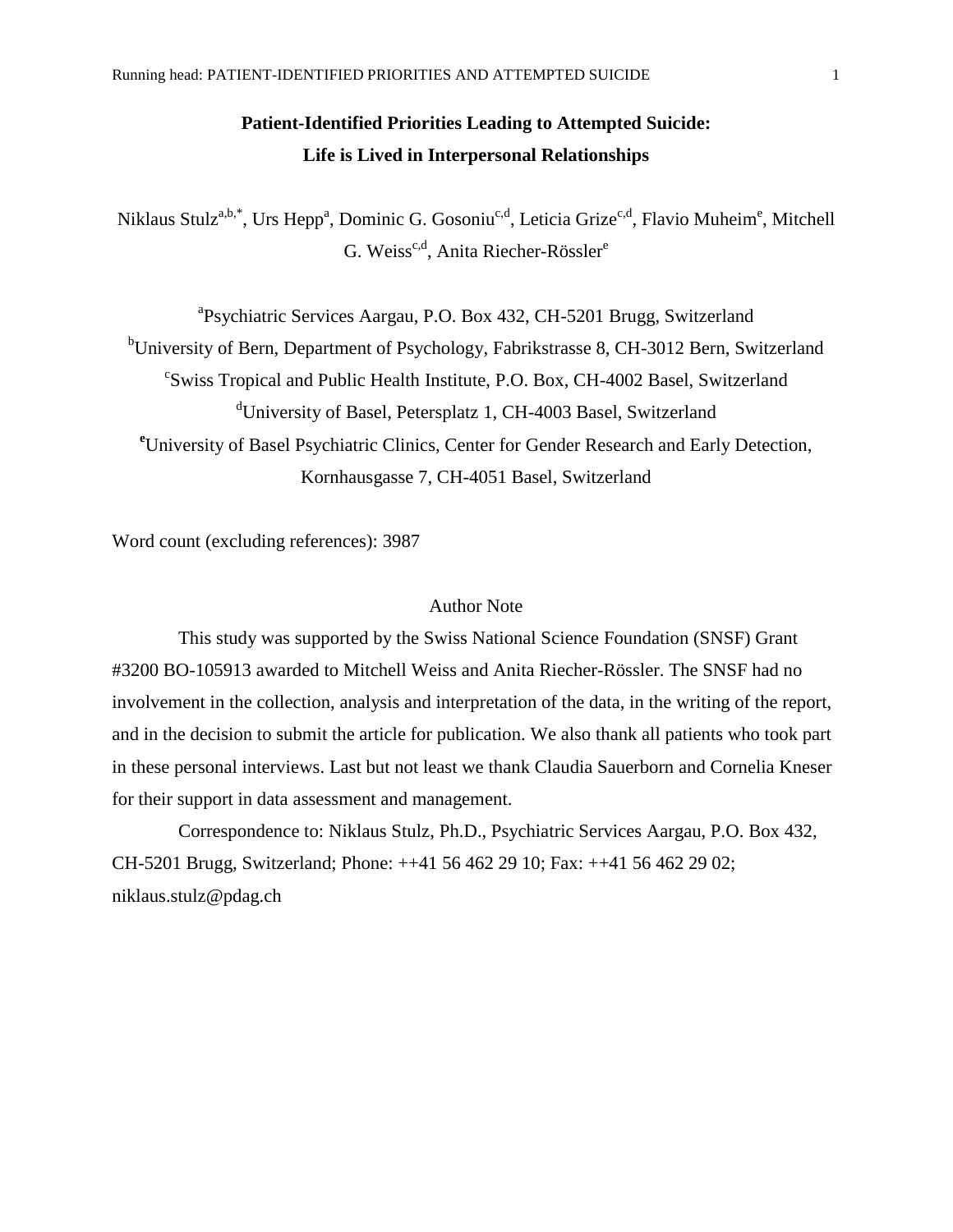#### **Abstract**

**Background**: Attempted suicide is a major public health problem.

**Aim**: To identify patient-identified problems and triggers typically leading to attempted suicide. **Methods**: A representative sample of *n*=66 adult patients was recruited from all clinical sites and psychiatrists who treat patients after attempted suicide in the Canton of Basel-City (Switzerland). Patients were diagnosed using the Structured Clinical Interview for DSM-IV (SCID) and interviewed with a local adaptation of the Explanatory Model Interview Catalogue (EMIC) to study underlying problems and triggers of attempted suicide.

**Results:** 92.4% of the patients had at least one DSM-IV disorder, with depressive disorders being the most prevalent disorder. Although half (50.0%) of the patients identified a health problem, 71.2% identified an interpersonal conflict as underlying problem leading to the suicide attempt. Furthermore, an interpersonal conflict was identified as the trigger of the suicide attempt by more than half of the patients (54.5%).

**Limitations:** The study included German speaking patients only.

**Conclusions:** According to patients, interpersonal problems often amplify underlying psychiatric problems, leading to suicide attempts. Social and interpersonal stressors should be acknowledged with integrated clinical and social interventions to prevent suicidal behavior in patients and populations.

*Keywords:* suicide attempt; deliberate self-harm; patient perspective; underlying problems; triggers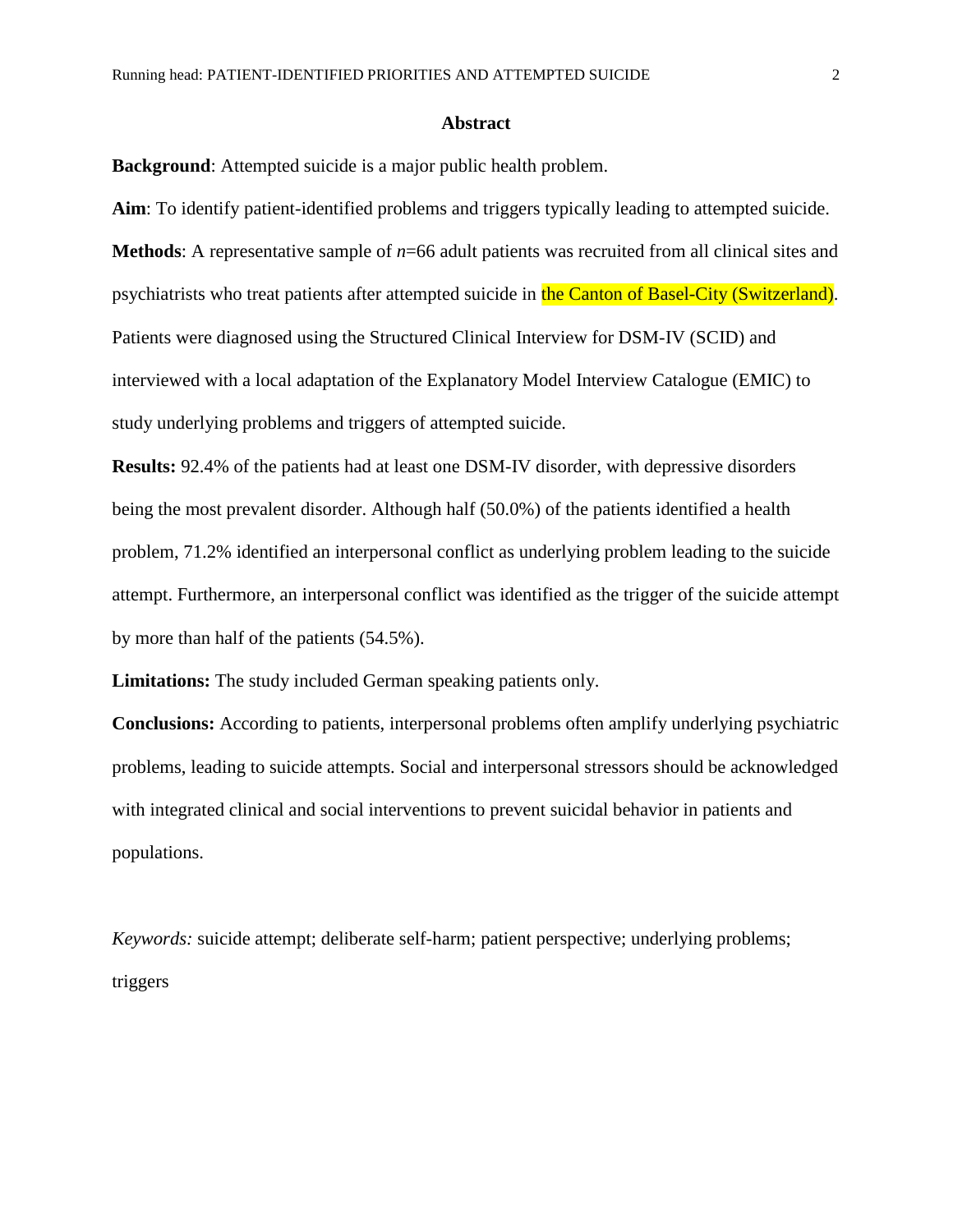#### **Introduction**

Attempted suicide denotes self-inflicted, potentially injurious behavior with a nonfatal outcome for which there is evidence (either explicit or implicit) of intent to die [\(Silverman,](#page-21-0)  [Berman, Sanddal, O'Carroll, & Joiner Jr., 2007a,](#page-21-0) [2007b\)](#page-21-1). Attempted suicide is a major public health problem [\(Welch, 2001\)](#page-22-0). Every year worldwide more than 800,000 people die from suicide, and the number of attempted suicides is even many times higher [\(World Health](#page-22-1)  [Organization, 2014b\)](#page-22-1). Together with completed suicides, attempted suicides constituted 1.4% of the so-called global burden of disease for the year 2012 [\(World Health Organization, 2014a\)](#page-22-2).

Suicidal behavior (with or without intention to die), however, is not in fact a disease or disorder itself, even though it may result from mental illness. It is widely asserted that over 90% of suicides are associated with mental illness, with depression and alcohol use disorders being particularly prevalent in people who committed suicide (Bertolote [& Fleischmann, 2002a,](#page-18-0) [2002b;](#page-18-1) [Bertolote, Fleischmann, De Leo, & Wasserman, 2004;](#page-18-2) [Mann, 2002\)](#page-20-0). Research on suicidal behavior accordingly has a strong focus on the relationship between psychopathology and suicide [\(Bertolote, Fleischmann, De Leo, & Wasserman, 2003;](#page-18-3) [De Leo, 2004;](#page-19-0) [Knox, Conwell, &](#page-20-1)  [Caine, 2004\)](#page-20-1), and some prevention programs seem to rely solely on psychiatric risk factors as a guide to population-based suicide prevention: "Because most people who commit suicide have a mental disorder […], suicide rates indicate potential need for mental health care" [\(U.S.](#page-22-3)  [Department of Health and Human Services, 2001\)](#page-22-3). Even though mental health care was demonstrably effective in preventing suicide for at-risk populations, comprehensive prevention measures should also account for psychosocial factors that may affect suicidal behavior. Mental disorders undoubtedly are a major risk factor for suicide, and the focus on psychopathological markers may help to explain and prevent suicidal behavior, but the majority of people with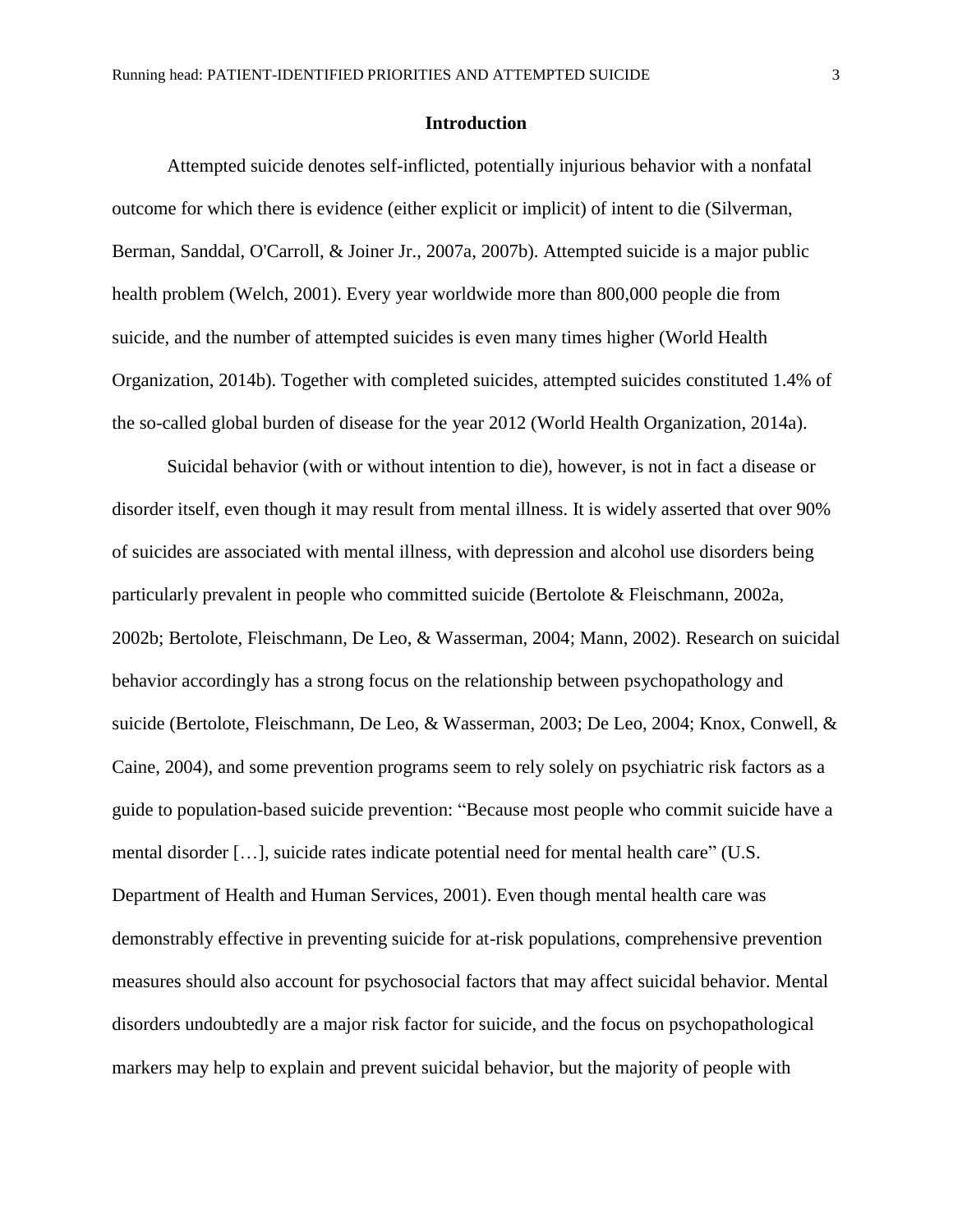mental disorders do not attempt or commit suicide. Most of the data emphasizing the strong link between mental illness and suicidal behavior originated from Euro-American studies [\(Bertolote](#page-18-2)  [et al., 2004\)](#page-18-2) and many of these studies were performed in subjects who had been admitted to psychiatric hospitals following their suicide attempt [\(Bertolote & Fleischmann, 2002a\)](#page-18-0). This may have resulted in an overestimation of the global significance of psychiatric risk factors for suicidal behavior in the general population. In fact, experiences from Asian countries (India, China) suggest that cultural values and situational stressors may likewise play an important role in suicidal behavior [\(Eddleston & Phillips, 2004;](#page-19-1) [Parkar, Nagarsekar, & Weiss, 2012\)](#page-21-2). In prior studies we found that migration may also play an important role [\(Brückner, Muheim, Berger, &](#page-18-4)  [Riecher-Rössler, 2011;](#page-18-4) [Yilmaz & Riecher-Rössler, 2008,](#page-22-4) [2012\)](#page-22-5), and it is quite well known that gender-associated factors massively influence suicidal behavior, with women having a much higher rate of attempted suicide and men having a much higher rate of completed suicide [\(Canetto & Sakinofsky, 1998;](#page-19-2) [Weissman et al., 1999\)](#page-22-6). Suicidal behavior therefore became increasingly recognized as a complex public health problem involving psychological, social, biological, cultural and environmental factors [\(Bertolote, 2004;](#page-18-5) [De Leo, 2004;](#page-19-0) [Hammond, 2001;](#page-20-2) [Knox et al., 2004;](#page-20-1) [Phillips et al., 2002;](#page-21-3) [Welch, 2001\)](#page-22-0).

In this study, we aimed to clarify the relative role of psychopathology and of situational and contextual stressors (e.g., interpersonal, health, work or financial problems) for suicidal behavior, pursuant to reports of patients who attempted suicide. The identification of patientidentified priorities leading to suicide attempt in a sample from a qualitative survey may have important implications for both theory building and very practical considerations about ways of approaching suicide prevention and mental health policy. Patients' explanations of attempted suicide may affect clinical practice and interventions, as well as all levels of prevention: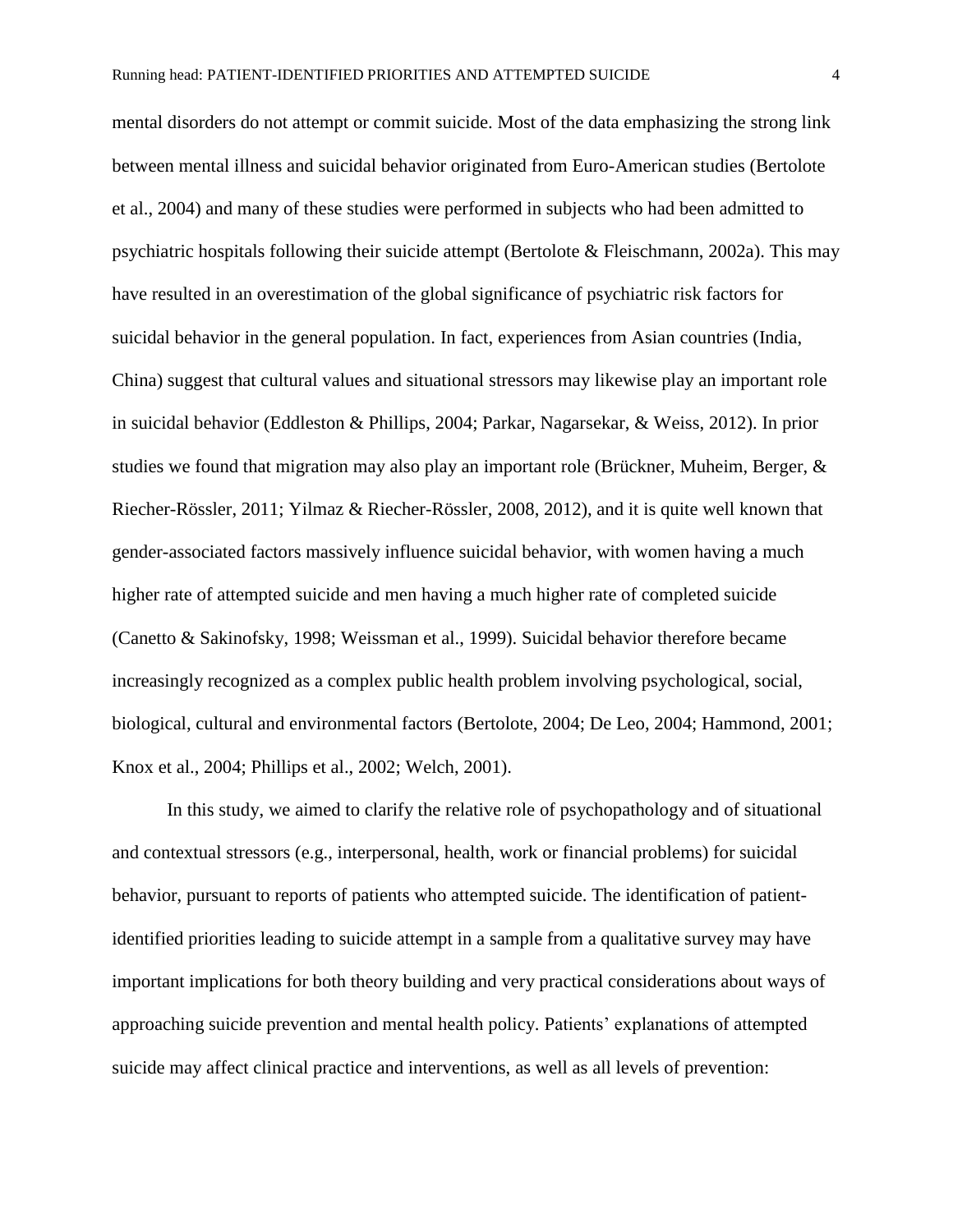universal, selective, and indicated [\(Bertolote, 2004\)](#page-18-5).

# **Methods**

### **Procedures**

All patients living in the Canton of Basel-City (Switzerland) with suicide attempts between November 2005 and February 2007 were contacted and interviewed if they gave their consent. Participants were recruited from all clinical sites which were treating patients after attempted suicide in the Canton of Basel-City. The emergency unit of the University Hospital **Basel**, where most patients in need of medical care after suicide attempts are seen, was the main source of recruitment. Further sources were the Psychiatric University Clinics as the main psychiatric treatment center in the area, the hospitals surrounding **Basel-City**, and all psychiatrists in private practice in **Basel-City**. All of these sites were already referring patients to the clinical epidemiological WHO/EURO Multicentre Study on Suicidal Behavior [\(Muheim et](#page-20-3)  [al., 2013\)](#page-20-3); hence, a mechanism for recruitment was already established and functioning effectively at the beginning of the current study.

Upon admission at all clinical sites suicide attempters were regularly seen and assessed by a psychiatrist. The psychiatrist obtained basic sociodemographic and clinical data of the patient as well as information about the suicide attempt (e.g., the method) using the brief epidemiological clinical interview protocol of the WHO/EURO Multicentre Study on Suicidal Behavior in the Canton Basel-City [\(Muheim et al., 2013\)](#page-20-3). Results of this representative study, which was covering the time period between January 2003 and December 2006, have been published recently [\(Muheim et al., 2013\)](#page-20-3). For our study the patients of the WHO/EURO Multicentre Study were invited to take part in additional interviews to examine the reasons for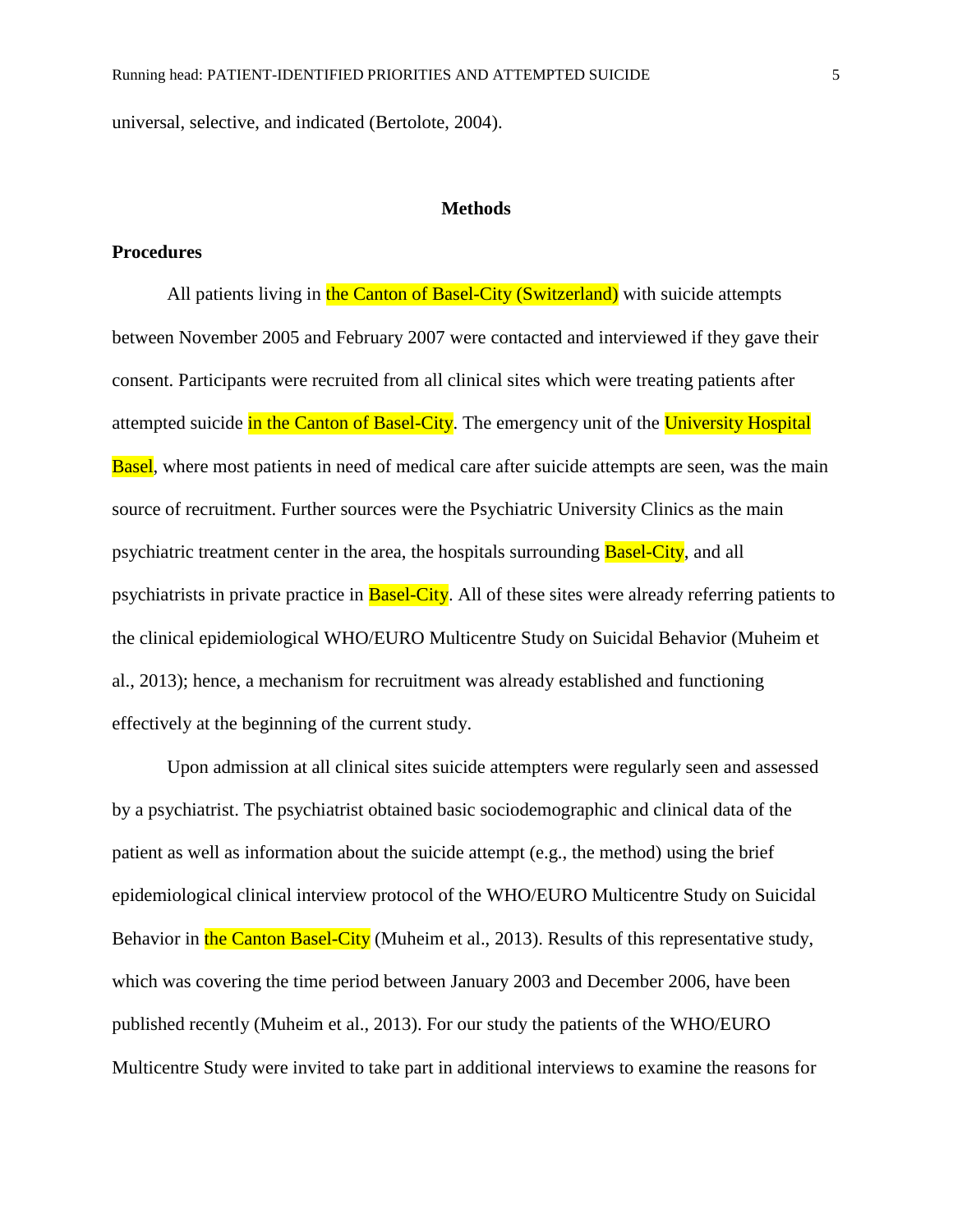the suicide attempt in more detail. If patients agreed, they were interviewed by a member of our study team as soon as possible after their suicide attempt leading to medical care.

Inclusion criteria for the current study were minimum age of 18 years, proficiency in German to participate in the research interviews, and written informed consent. In accordance with the definition of parasuicide guiding recruitment in the WHO/EURO Multicentre study [\(Platt et al., 1992\)](#page-21-4), patients whose current behavior was characterized by the responsible psychiatrist as an instance of a habitual pattern of self-harming behavior, rather than an acute suicide attempt, were excluded from the current study.

For patients who declined participation or who did not show up for the scheduled interview, at minimum sociodemographic and basic clinical data, which were recorded for the WHO/EURO Multicentre Study and which did not rely on informed consent and participation of the patient [\(Muheim et al., 2013\)](#page-20-3), were available and were used for comparison with our study group.

The current study was approved by the local Ethics committee and conducted according to the declaration of Helsinki.

#### **Assessments**

The Structured Clinical Interviews for DSM-IV Disorders (SCID-I and SCID-II) are considered the "gold-standard" to determine DSM-IV Axis I (major mental) disorders and Axis II (personality) disorders [\(First, Gibbon, Spitzer, & Williams, 1997;](#page-19-3) [First, Spitzer, Gibbon, &](#page-19-4)  [Williams, 1997\)](#page-19-4). Following the assessments with the SCID in the first appointment, a locally adapted explanatory model interview based on the framework of the Explanatory Model Interview Catalogue (EMIC) [\(Weiss, 1997\)](#page-22-7) was administered by the same member of the study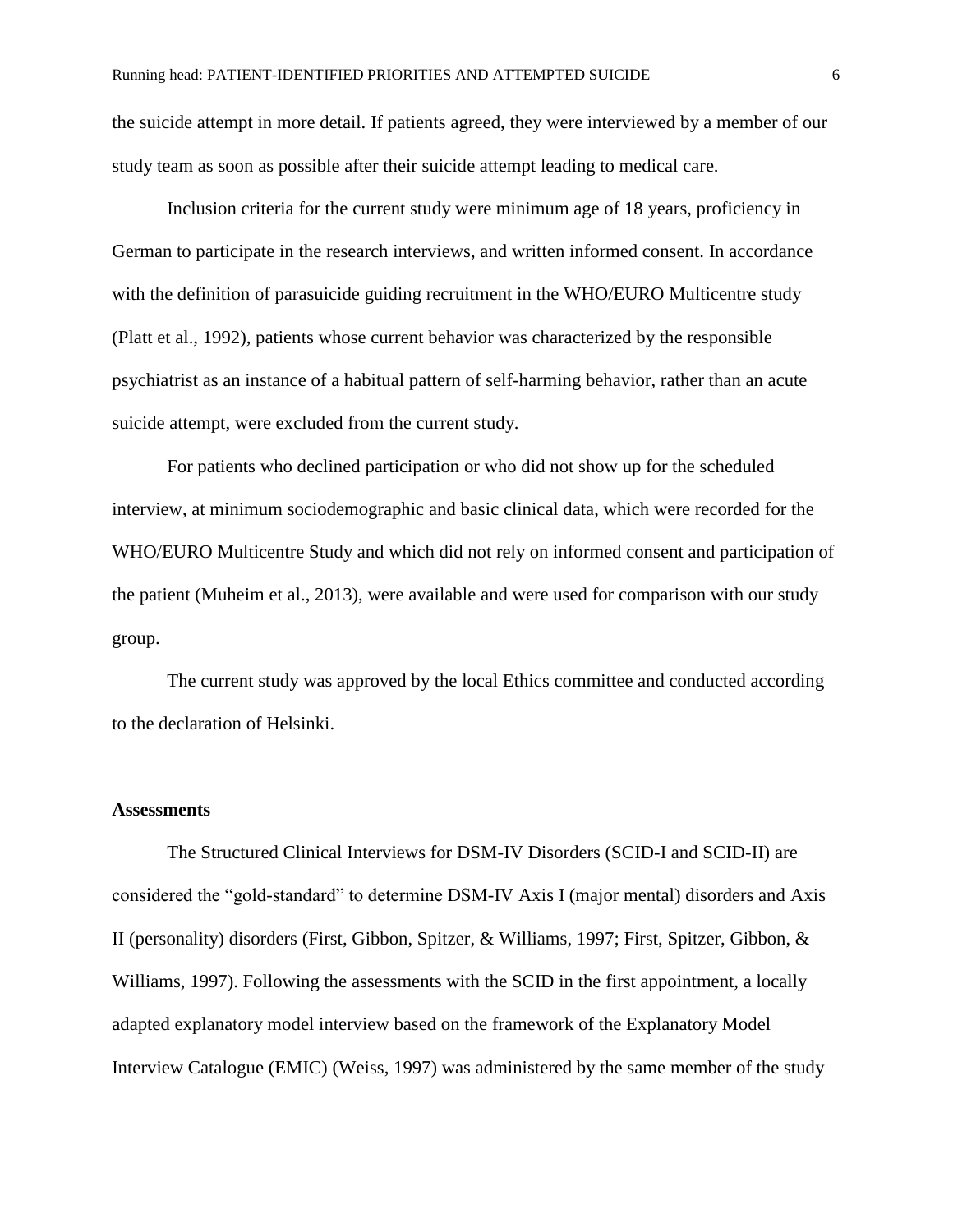group in a second appointment to elicit patient's explanations and the sociocultural contexts of the suicide attempts. This EMIC interview includes questions about circumstances leading to suicide attempts (underlying problems and triggers) and about patterns of personal distress (including symptoms), social distress (including stigma), prior help-seeking, and perceived causes of attempted suicide. Each section of the interview includes coding items to categorize the answers of the respondent. The interviewer codes a patient's response on an extensive list of problems and triggers, that is, on an extensive list of various stressors that include specific interpersonal or social problems. Narrative elaboration is included in the data set to explain these problems. The local adaption of the EMIC interview used here was based on the structure of other EMIC interviews for study of attempted suicide [\(Chowdhury et al., 2001;](#page-19-5) [Parkar, Dawani,](#page-20-4)  [& Weiss, 2006,](#page-20-4) [2008\)](#page-20-5).

#### **Data analysis**

First, sociodemographic data and the method of the suicide attempt were compared between the study sample and the patients who did not participate in our study. If a participant had multiple suicide attempts during the study period, only the event when he or she was also interviewed for this study was considered. If *non*-participants had multiple suicide attempts during the study period, the data of the most recent event were drawn from the WHO/EURO Multicentre study database for comparison with the respective data in our study sample. Statistical tests used for group comparisons were Fisher exact test,  $X^2$ -test and Mann-Whitney-U-test.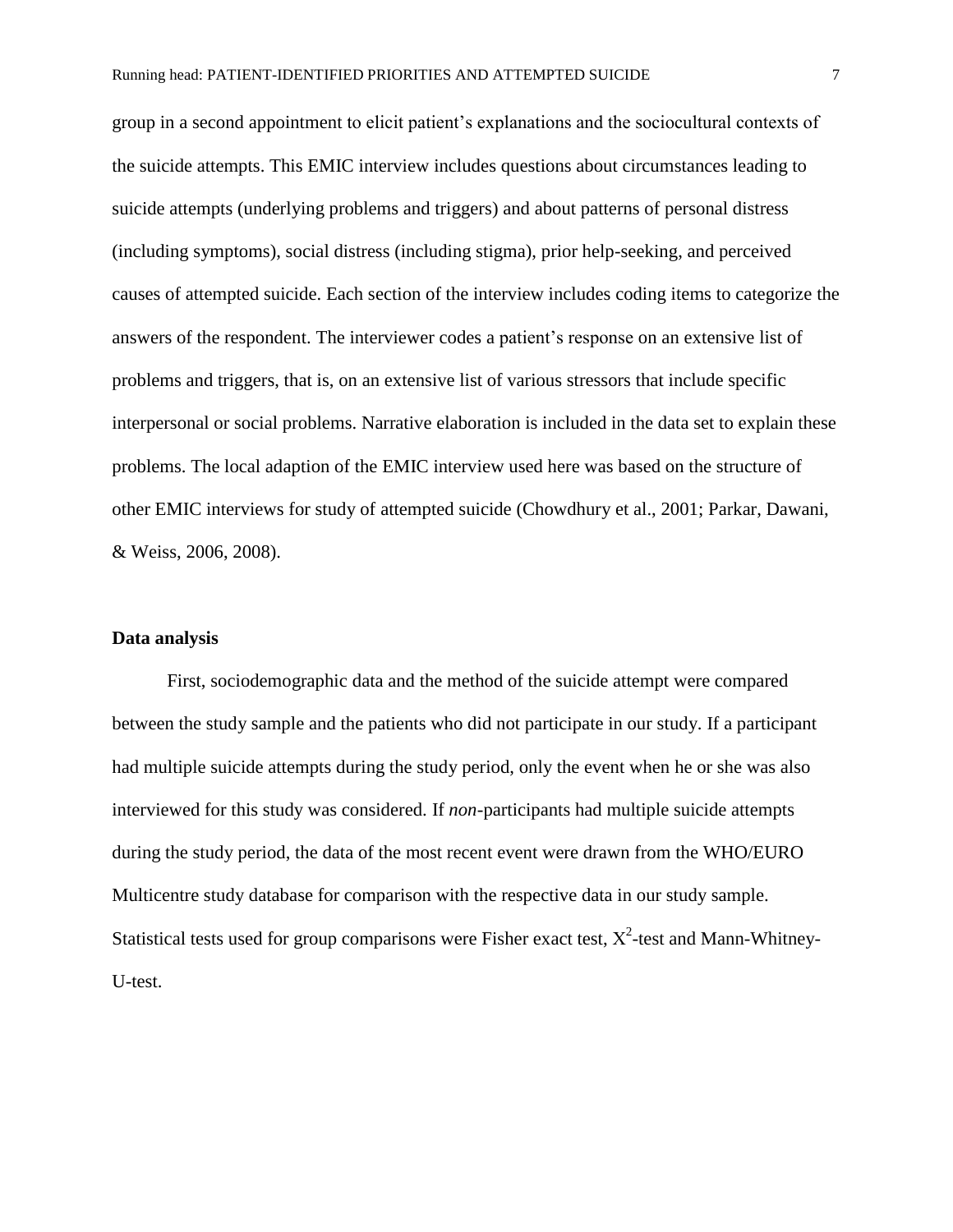Subsequently, we performed descriptive statistical analyses of the SCID-I and SCID-II data and of the coded quantitative variables of the EMIC interview on underlying problems and triggers of the suicide attempts.

Finally, some additional exploratory analyses were performed using  $X^2$ -tests to explore the role of age and gender with respect to the patient-identified priorities leading to suicidal behavior.

All analyses were performed using SPSS, Version 18 [\(SPSS Inc., 2009\)](#page-22-8).

## **Results**

## **Sample**

During the study period *N*=215 patients who fulfilled the inclusion criteria for the current study presented at the study sites after one or multiple suicide attempts. *N*=66 (30.7%) of these patients agreed to participate in our study. The EMIC assessment (2nd interview) was performed *M*=14.5 (*SD*=40.1) days after the suicide attempt (*Md*=5, *Range*=1-276). Participants in our study did not differ from the *n*=149 non-participants regarding available socio-demographics and the method of the suicide attempt (Table 1).

## **Mental disorders**

Mental disorders were highly prevalent in our study sample: 92.4% of the patients had at least one DSM-IV Axis I disorder, with depressive disorders (53.0%) being the most prevalent main diagnosis (Table 2). 30 (45.5%) of the patients had at least one further diagnosis on Axis I; substance use disorders were the most frequent secondary diagnosis. On Axis II, Borderline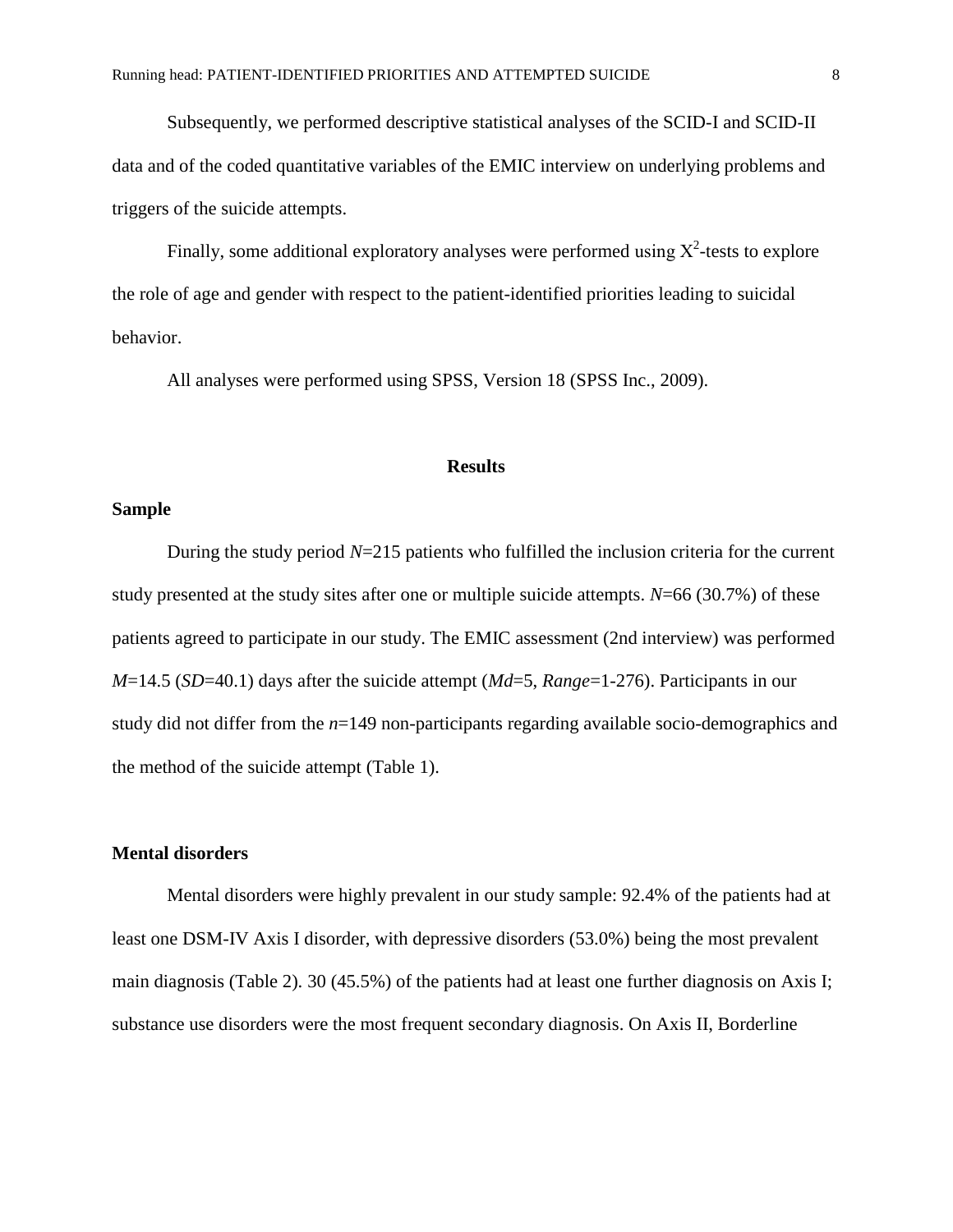personality disorders (22.7%) were most prevalent among the patients who were in need of medical care after attempted suicide (Table 2).

#### **Characteristics of the suicide attempts**

Intoxication by drug overdose was the most frequent method of attempted suicide, accounting for more than three fourth (77.2%) of the incidents in our sample (Table 1). The vast majority of the patients (68.2%) reported that they attempted suicide impulsively ("Did you have a plan? Or would you say it happened impulsively?"); only relatively few of the suicide attempts were planned (16.7%) or at least partially planned (15.2%), pursuant to patients' reports.

## **Patient-identified problems and triggers leading to attempted suicide**

Table 3 shows the distribution of the patient-identified underlying problems leading to suicide attempts ("What in your life do you believe has led to this event? What are the problems which led to this event?"), and the distribution of the patient-identified triggers ("What do you believe, was the trigger for this event?"). The patients' narratives often described life stories with close connections between various problems over a prolonged period of time. Thus, when asked about the priorities leading to attempted suicide, the patients' answers often were an accumulation of various problems (25.8%), otherwise referred to as "everything came together".

However, interpersonal conflicts were most often identified by the patients as one of the underlying problems which led to the suicide attempt (71.2%), and 28.8% of the patients identified an interpersonal conflict as the main underlying problem. Additionally, more than half of the patients (54.5%) identified an interpersonal conflict which, in their view, had triggered the suicide attempt. The narratives of these patients described experiences of abandonment,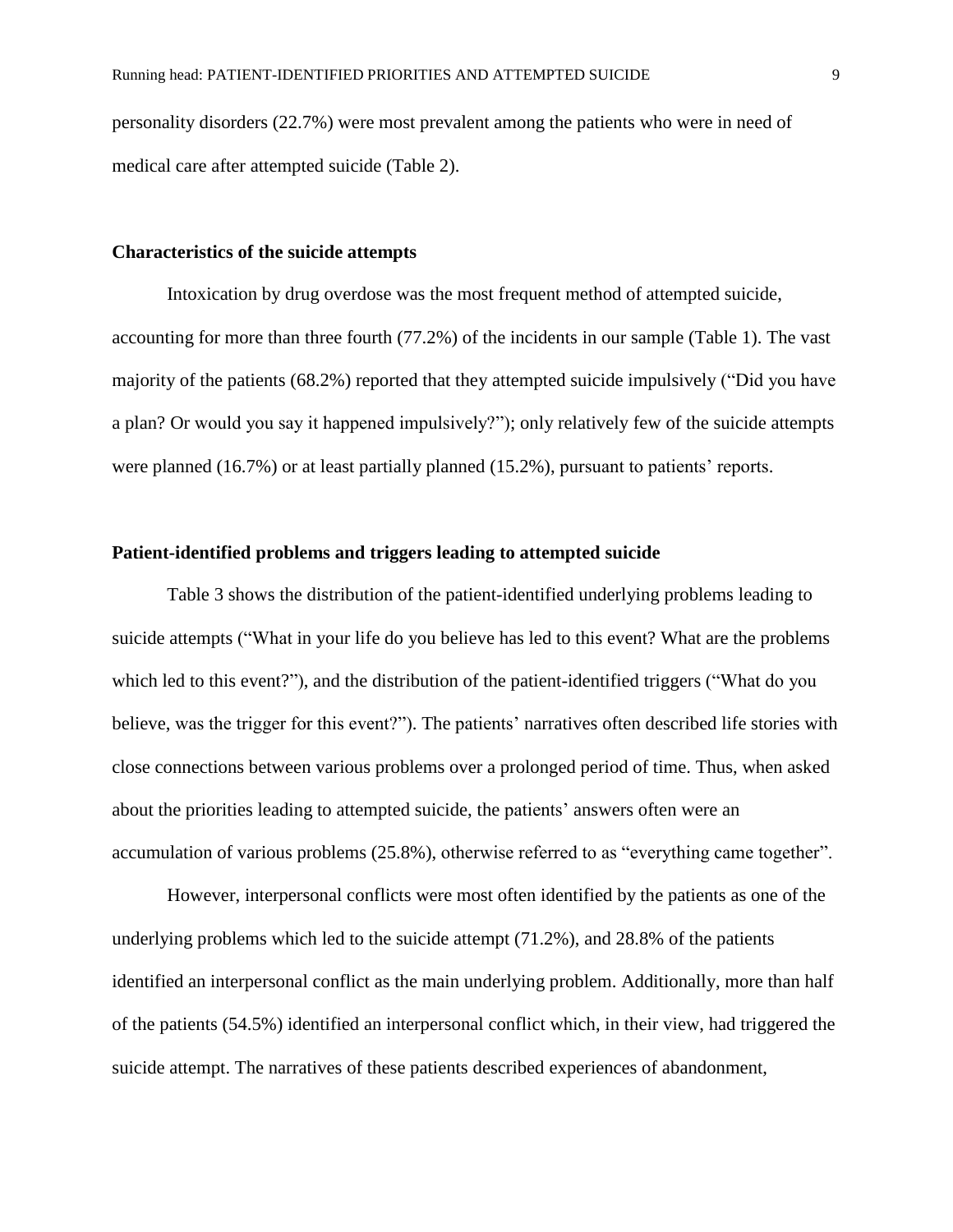rejection, loneliness, lack of understanding, and dependencies as part of their life story. In particular, the patients frequently described problems of communication with their partner (Table 3) that pointed to conflicts on being able to negotiate their needs within a relationship. For instance, a 40 year old woman who had been married four times resorted to suicide attempts each time the relationship failed. In the current case that woman attempted suicide after her partner, despite promising to do so, failed to accompany her to the graveyard of her son at the son's death day:

"The partner only is concerned about himself. They do what they want, and this is all great, but it is bad when I raise my wishes and do things I want to do. When I want to talk with him, it is not possible. But in a relationship it is the most important thing that you talk to each other, isn't it? To bring up the problems, otherwise all that will not work …".

Health problems, in particular mental disorders, were likewise frequently identified by the patients as underlying problems and triggers of suicide attempts, but (mental) health problems were mentioned less often than interpersonal stressors (Table 3). Moreover, even those patients who accepted the relevance of their mental illness often specified an interpersonal component that led to or triggered their suicide attempts. For instance, a 28 year old female immigrant explained:

"The doctor first listed several symptoms, which would account for a depression. All applied to me and made sense. I could accept the diagnosis and wanted to see if I can overcome it. … But for me, it was really everything together, while the death of my mother was probably the main problem. I always say that if she would have lived, everything would be different. I always say, that I had such a great life and now it turned so badly."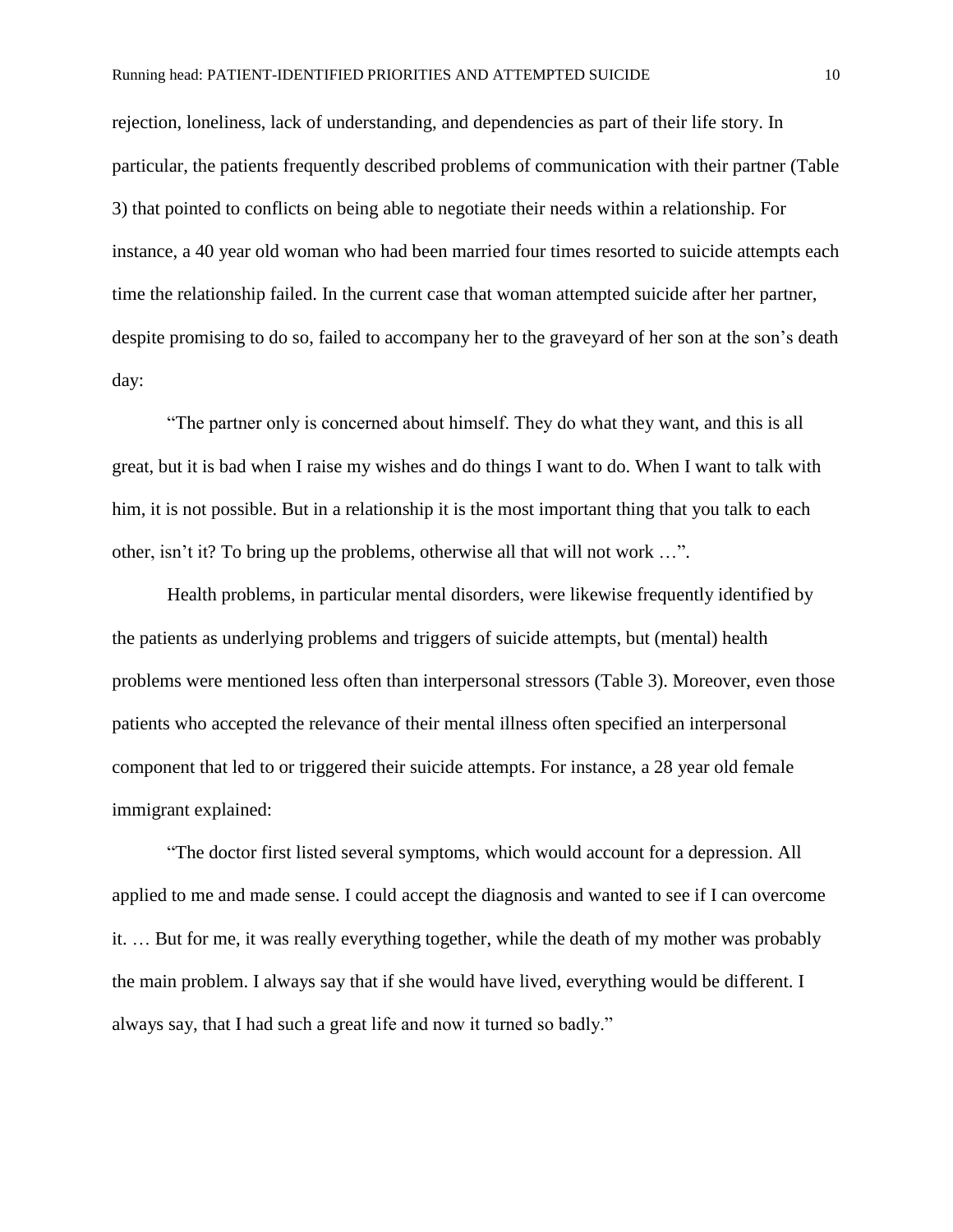The family of this patient had collapsed after her father had killed her mother. The patient found solace in a relationship, yet a miscarriage that threatened the relationship triggered her suicide attempt. Note that this patient furthermore described her frustration with the clinical treatment that exclusively focused on the diagnosis of depression.

# **The role of age and gender regarding patient-identified problems and triggers**

We finally performed some additional exploratory analyses to explore the role of age, gender and nationality with respect to the patient-identified priorities leading to suicidal behavior. When compared to men, female suicide attempters did more often identify problems with their parents to be one of the existing problems in their life (Fisher's exact test: *p*=.015). In contrary, men more often named a physical illness to be an issue in their life that led to the suicide attempt (Fisher's exact test:  $p=014$ ).

Furthermore, when compared to their older counterparts, patients below 35 years (median-split) more frequently reported interpersonal problems  $(\chi^2 = 15.391; df = 1; p < .001)$ , particularly problems with their partners ( $\chi^2$ =3.956; *df*=1; *p*<.001) and with their parents  $(\chi^2 = 16.176; df = 1; p < .001)$ , to be among the priorities leading to the suicide attempt. Younger patients also more often mentioned stress at school (Fisher's exact test: *p*=.023) and at work  $(\chi^2 = 10.949; df = 1; p = .001)$ , as well as problems in their work environment in general  $(\chi^2 = 3.957;$ *df*=1; *p*=.047), than their older counterparts, while the latter more frequently named health issues as an underlying problem leading to the suicide attempt ( $\chi^2$ =3.882; *df*=1; *p*=.049).

Finally, when compared to Swiss citizens, immigrants more frequently reported workrelated stressors (Fisher's exact test:  $p=0.028$ ) to be among the priorities leading to the suicide attempt.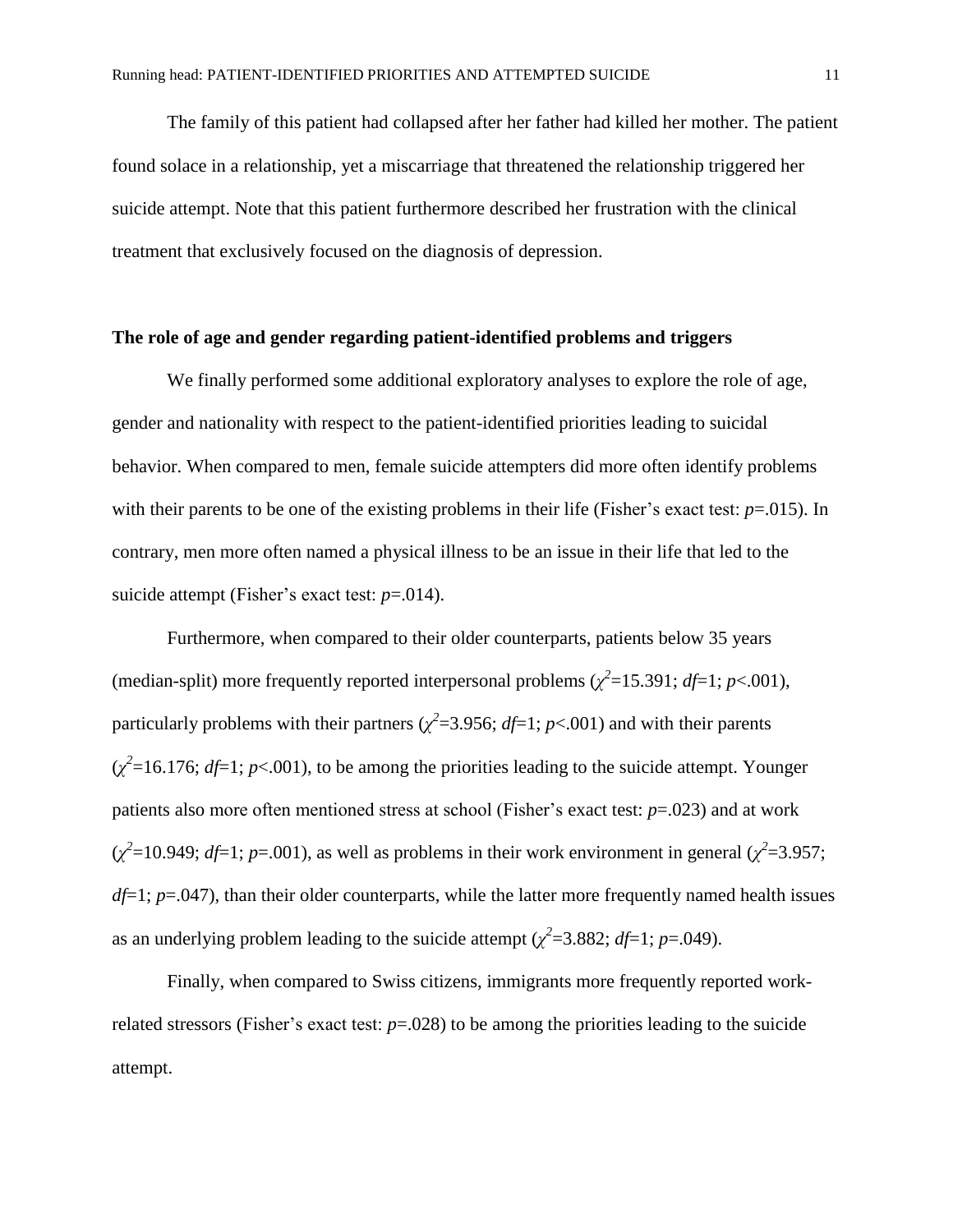Apart from these relationships between underlying problems and sociodemographics, there were no differences between male and female suicide attempters or between older and younger patients or Swiss citizens and immigrants, neither with respect to underlying problems nor with respect to the most important problem or to the trigger of the suicide attempt (detailed statistics are not reported here due to space limitations). Note that even the above mentioned relationships between sociodemographics and underlying problems should be considered with caution since the statistically significant results of these exploratory analyses would not resist Bonferroni correction to control for alpha error inflation due to multiple testing in the sample.

#### **Discussion**

Corroborating findings from previous studies, mental disorders - particularly depressive and substance use disorders - were found to be highly prevalent in patients who attempted suicide [\(Bertolote & Fleischmann, 2002a;](#page-18-0) [Bertolote et al., 2004;](#page-18-2) [Mann, 2002;](#page-20-0) [Muheim et al.,](#page-20-3)  [2013\)](#page-20-3). 92.4% of our patients in need for medical care following attempted suicide were diagnosed with at least one DSM-IV Axis I mental disorder. Nearly half of them (47.0%) identified a mental health issue including substance use as an existing problem in their live that led to the suicide attempt. However, the patients in our sample identified a multitude of other problems, particularly interpersonal conflicts, which in their view led to the suicide attempts: 71.2% of the patients mentioned an interpersonal conflict as one of the underlying problems, 28.8% identified such conflict as the most important underlying problem, and more than half of the patients (54.5%) named an interpersonal conflict as the trigger of the suicide attempt. Such trigger function of interpersonal conflicts seems to require particular attention given that in most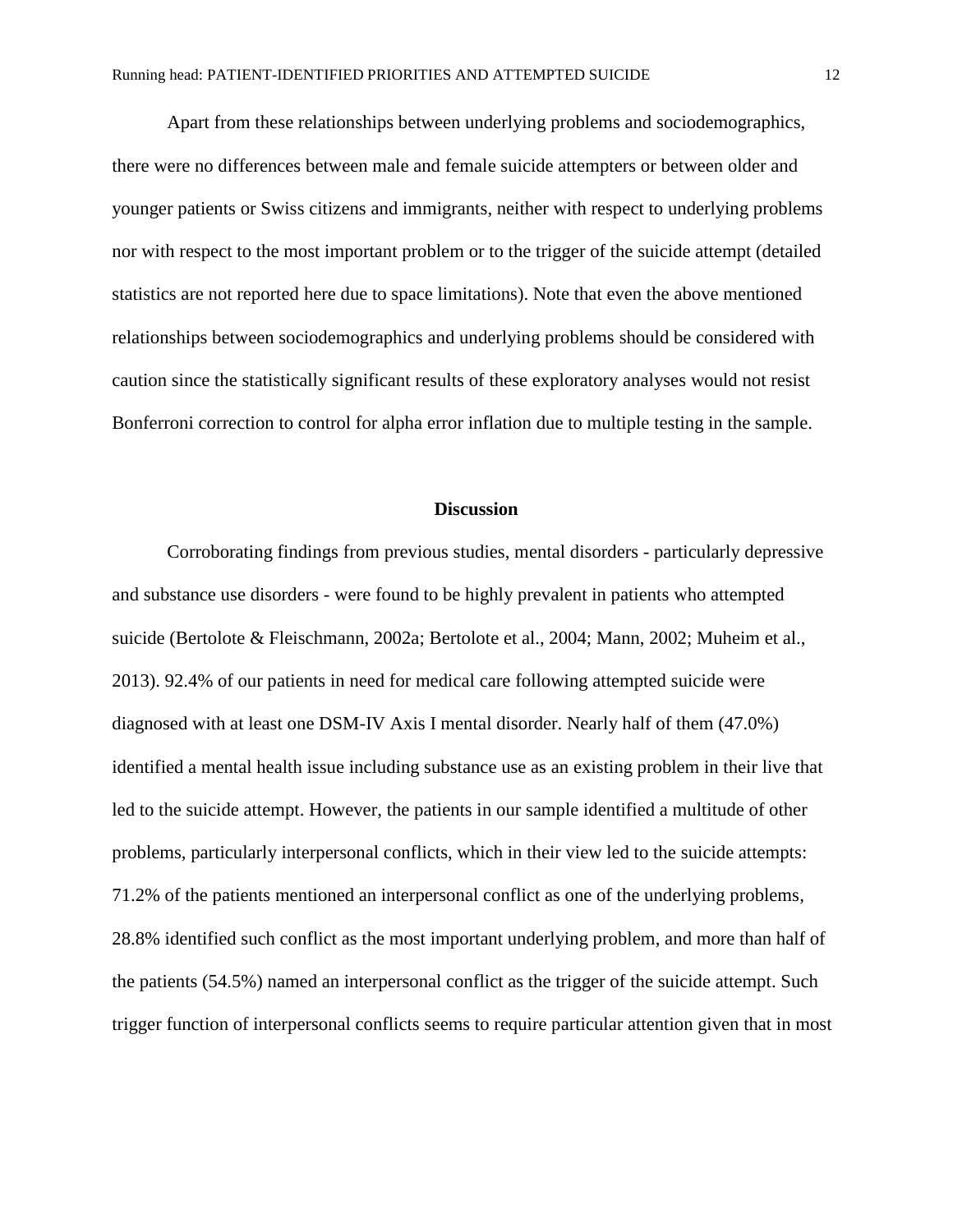of the cases the suicide attempt happened intuitively without long hours of premeditation (68.2%) or was at least only partially planed (15.2%) [\(Simon et al., 2001\)](#page-21-5).

While denoting the important role of psychopathology in the genesis of suicide attempts, our findings suggest that clinicians and other people concerned with suicide prevention should give high attention to social, and particularly interpersonal, conflicts and stressors with regard to the prediction and prevention of suicidal behavior. The crucial role of social factors in the advent of suicidal behavior has already been reported in previous studies from Asian countries [\(Eddleston & Phillips, 2004;](#page-19-1) [Parkar et al., 2012\)](#page-21-2) and among Turkish immigrants in Switzerland [\(Brückner et al., 2011;](#page-18-4) [Yilmaz & Riecher-Rössler, 2008,](#page-22-4) [2012\)](#page-22-5). In line with this are the recently emerging views that suicidal behavior constitutes a complex public health problem, with psychological, social, biological, cultural and environmental factors being involved. If recognized as a multi-causal incident, then suicidal behavior requires for integrated clinical and population-based prevention approaches [\(Bertolote, 2004;](#page-18-5) [De Leo, 2004;](#page-19-0) [Hammond, 2001;](#page-20-2) [Knox](#page-20-1)  [et al., 2004;](#page-20-1) [Phillips et al., 2002;](#page-21-3) [Welch, 2001\)](#page-22-0).

On a public health level the social and cultural dimensions of suicide attempts point to the need of a broader framework for prevention strategies [\(Bertolote et al., 2003;](#page-18-3) [Knox et al., 2004\)](#page-20-1). Instead of exclusively targeting psychopathology, prevention strategies might be improved by including assessments of larger social and cultural problems, such as childhood maltreatment, alcoholism and substance abuse, homosexuality, or unemployment and poverty, particularly when they are highly stigmatized and thus create barriers to relate to others.

Likewise caution is warranted on a clinical level not to overemphasize the role of psychopathology for suicidal behavior. Ignoring patient-identified social factors related to suicidal behavior may lead to a bias in risk prediction and treatment of suicidal behavior as well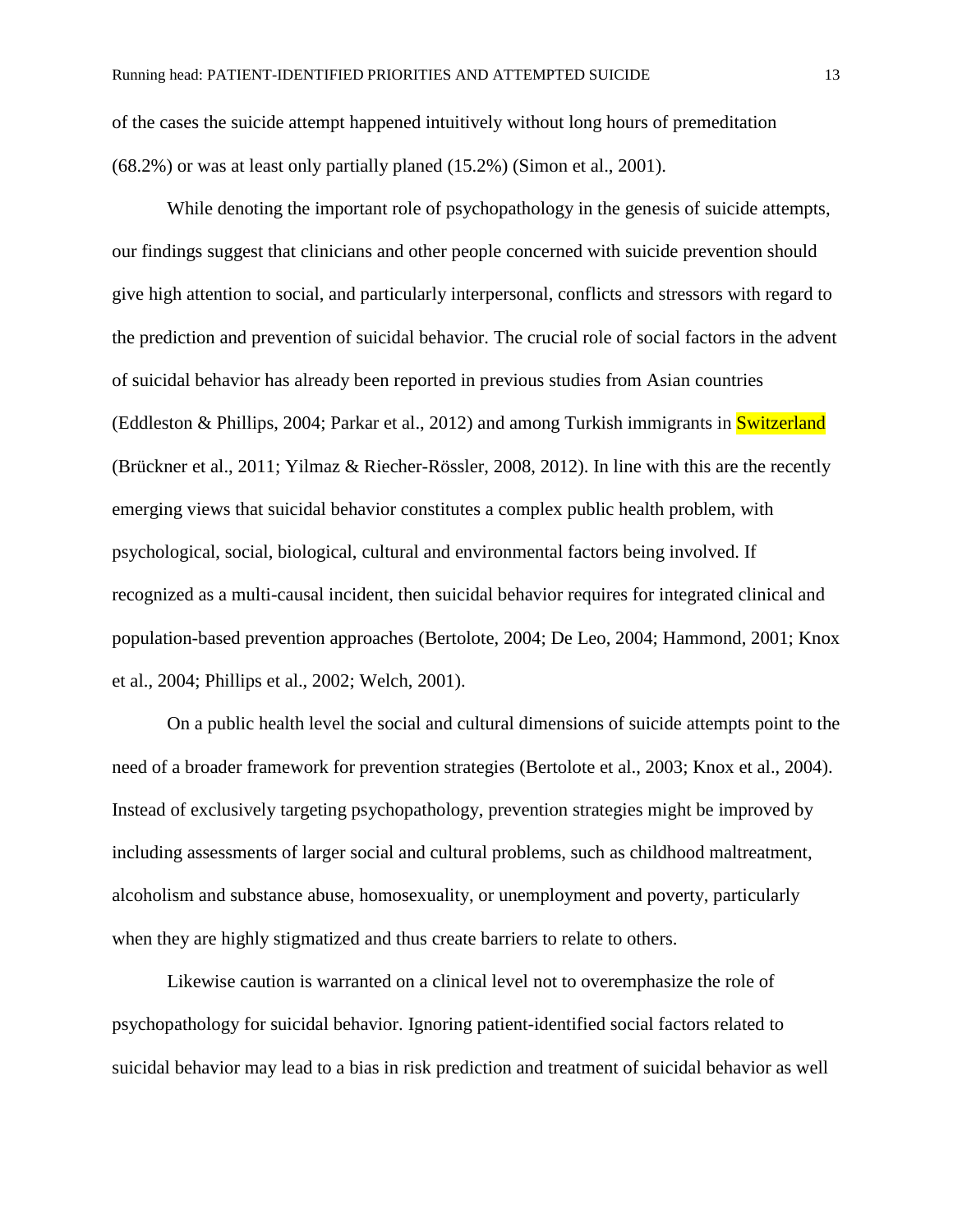as in deficient therapeutic attitudes. Due to the crucial role of interpersonal conflicts in the development of suicidal behavior pursuant to the reports of our patients, the treatment of suicidal behavior should have a strong focus on interpersonal relationships and problems. A promising intervention might be provided by the Attempted Suicide Short Intervention Program (ASSIP) which focuses on the patient's view of the suicidal event and which is currently under evaluation [\(Gysin-Maillart & Michel, 2013\)](#page-20-6). Focusing on interpersonal conflicts might be particularly important in younger women (whereas subjective suffering from physical illness seems to be a pronounced risk factor in older men). The perpetuation of suffering as a result of relationships described in terms of lack of understanding, lack of time and rejection that finally led to the suicidal behavior must be avoided in the therapeutic setting at any circumstance. Psychiatric treatment must not be perceived by the patients to have the same characteristics as the unsatisfactory or disappointing interpersonal relationships in everyday life. In this regard, our findings support views that the therapeutic alliance is more important than any other treatment approach in the treatment of self-injurious behavior [\(Trepal, 2010\)](#page-22-9). The significance of interpersonal relationships for the formation of and recovery from mental illness has been documented for both therapeutic and everyday settings [\(Beach & Kaslow, 2006;](#page-18-6) [Denton, 2007;](#page-19-6) [Lewis, 2000\)](#page-20-7). While the need for a better understanding of dyadic processes in research and clinical practice is often discussed [\(Borrell-Carrio, Suchman, & Epstein, 2004\)](#page-18-7), some go even further and argue for the centrality of relational processes to understand and treat mental disorders [\(Lewis, 1998\)](#page-20-8). Consequently, some authors argued for the inclusion of relational disorders into the DSM-IV in order to guide mental health professionals in ways to more efficiently treat mental disorders [\(Beach & Kaslow, 2006;](#page-18-6) [Beach, Wamboldt, Kaslow,](#page-18-8) Heyman, [& Reiss, 2006;](#page-18-8) [First, 2006\)](#page-19-7). In any case, when assessing the risk of self-harm and suicide in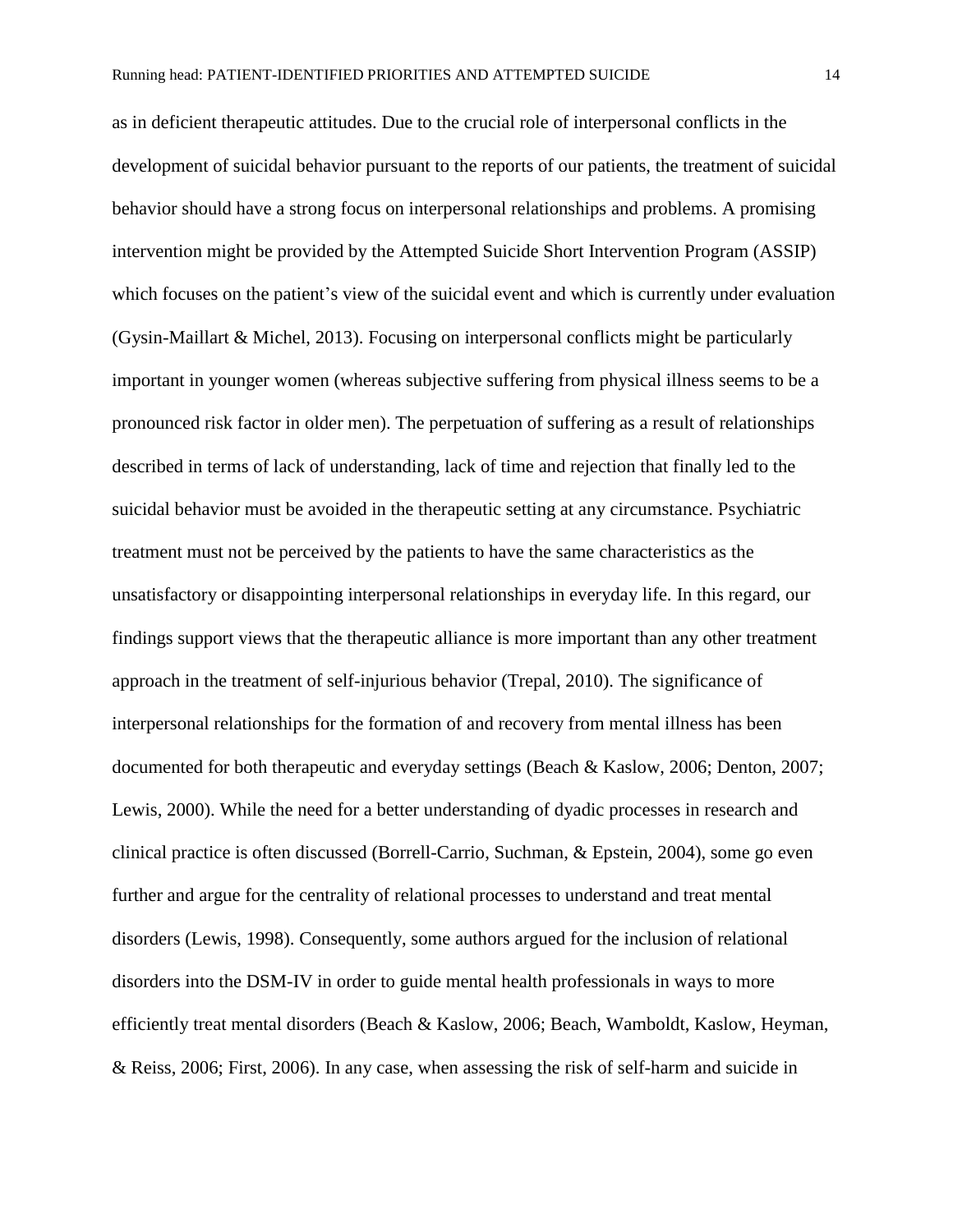patients, clinicians might be well advised to systematically ask for interpersonal problems and conflicts. Physical illness and associated coping strategies seem to be further important issues that merit the attention of clinicians in order to prevent suicidal behavior, particularly in older men. In immigrants work-related stressors might be particularly important regarding suicidal behavior. If these findings and the results from a recent meta-analysis showing that approximately half of all people who commit suicide communicate their suicidal intentions prior to their suicide [\(Pompili et al., 2016\)](#page-21-6) are taken into account, this may help to prevent suicidal behavior in clinical settings.

## **Limitations and further perspectives**

Several limitations of this study have to be addressed. First, we recruited our participants from health facilities where they were seeking help after attempted suicide. The multidisciplinary emergency unit of the University Hospital Basel was the main source of recruitment. However, the remaining participants were mainly recruited from mental health facilities. This might have led to an overestimation of the prevalence of mental disorders in suicide attempters and hence might have hindered testing the impact of psychosocial factors independently from mental disorders.

Second, we only included patients with sufficient proficiency in German to participate in research interviews. We hence do not know whether our findings would apply to foreignlanguage suicide attempters. The significance of social factors for the emergence of suicide attempts, however, has also been demonstrated in Turkish immigrants in Switzerland [\(Brückner](#page-18-4)  [et al., 2011;](#page-18-4) [Yilmaz & Riecher-Rössler, 2008,](#page-22-4) [2012\)](#page-22-5) and in studies from other (non-western) countries [\(Eddleston & Phillips, 2004;](#page-19-1) [Parkar et al., 2012\)](#page-21-2).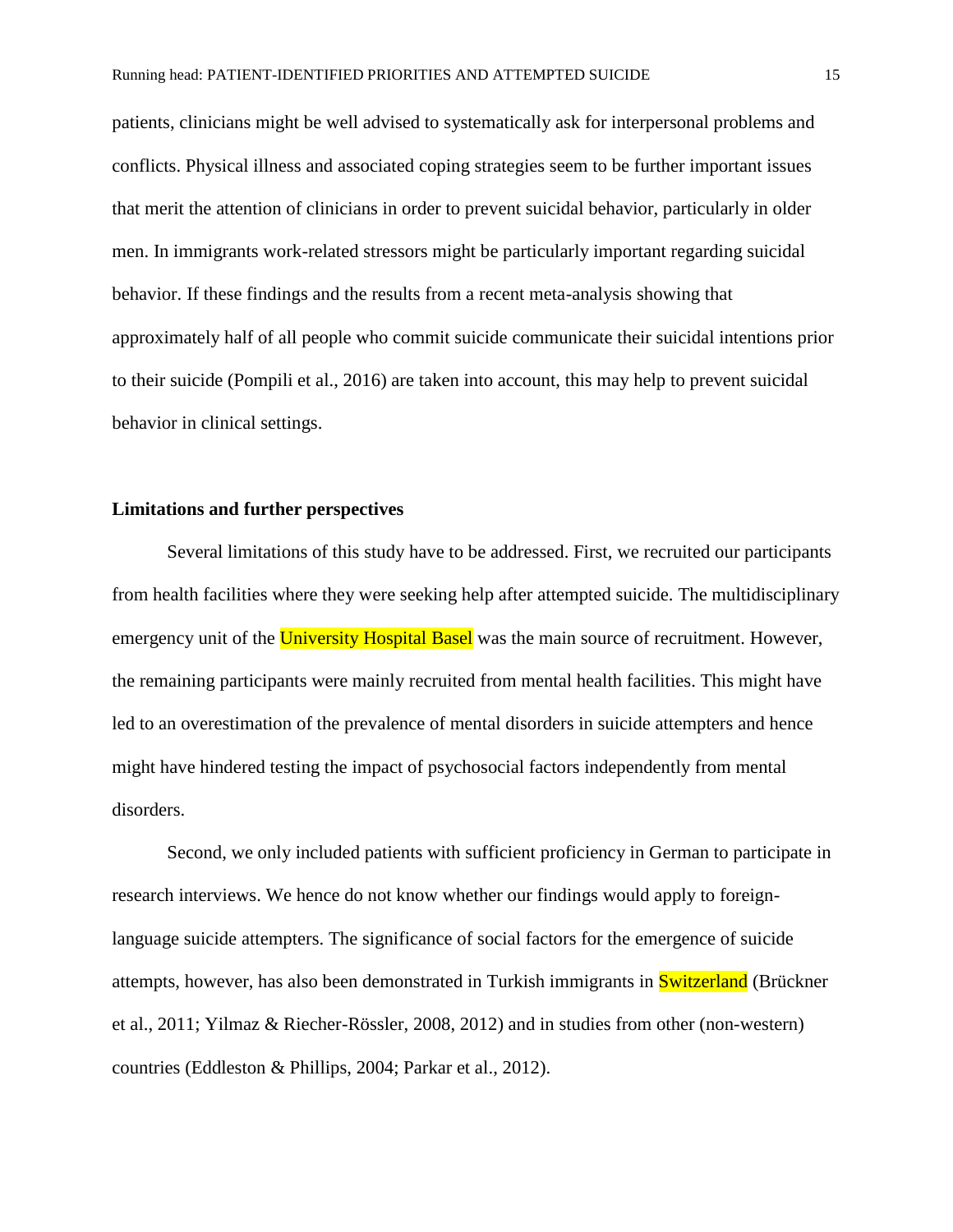Third, of the *N*=215 patients who fulfilled the inclusion criteria for the current study, only *n*=66 (30.7%) agreed to participate. Although these participants did not differ from the *n*=149 non-participants in the available sociodemographics and in the method of the suicide attempt, a selection bias is still possible.

Fourth, for 11 (16.7%) of the patients SCID data were lacking. For these patients ICD-10 diagnoses given by the psychiatrists seeing the patients after their suicide attempts were coded. Thus, the diagnoses of these patients without structured clinical interview may be overestimated in the absence systematic criteria-based assessment with the SCID.

Fifth, the exploratory analyses on the role of age, gender and nationality should be considered preliminary due to the small sample size. Addressing these questions provided information about the available sample from a qualitative survey, rather than a rigorous and generalizable test of hypotheses concerning age, gender and nationality. This should be the aim of further research.

Finally, it would have been interesting to see whether particular patient-identified problems or triggers of attempted suicides were associated with certain mental disorders. We desisted from performing these analyses in the current study due to the small diagnostic subgroups in our sample. However, answering this question will be an important task for future research. This also applies to the examination of further characteristics of suicide attempters (e.g., sociodemographics such as marital status or education) or to characteristics of the suicide attempt (e.g., the method of the suicide attempt) that might be related to patient-identified priorities leading to suicidal behavior. Knowledge on such associations would help to identify high-risk constellations (e.g., if unfolding that young depressive girls are particularly prone to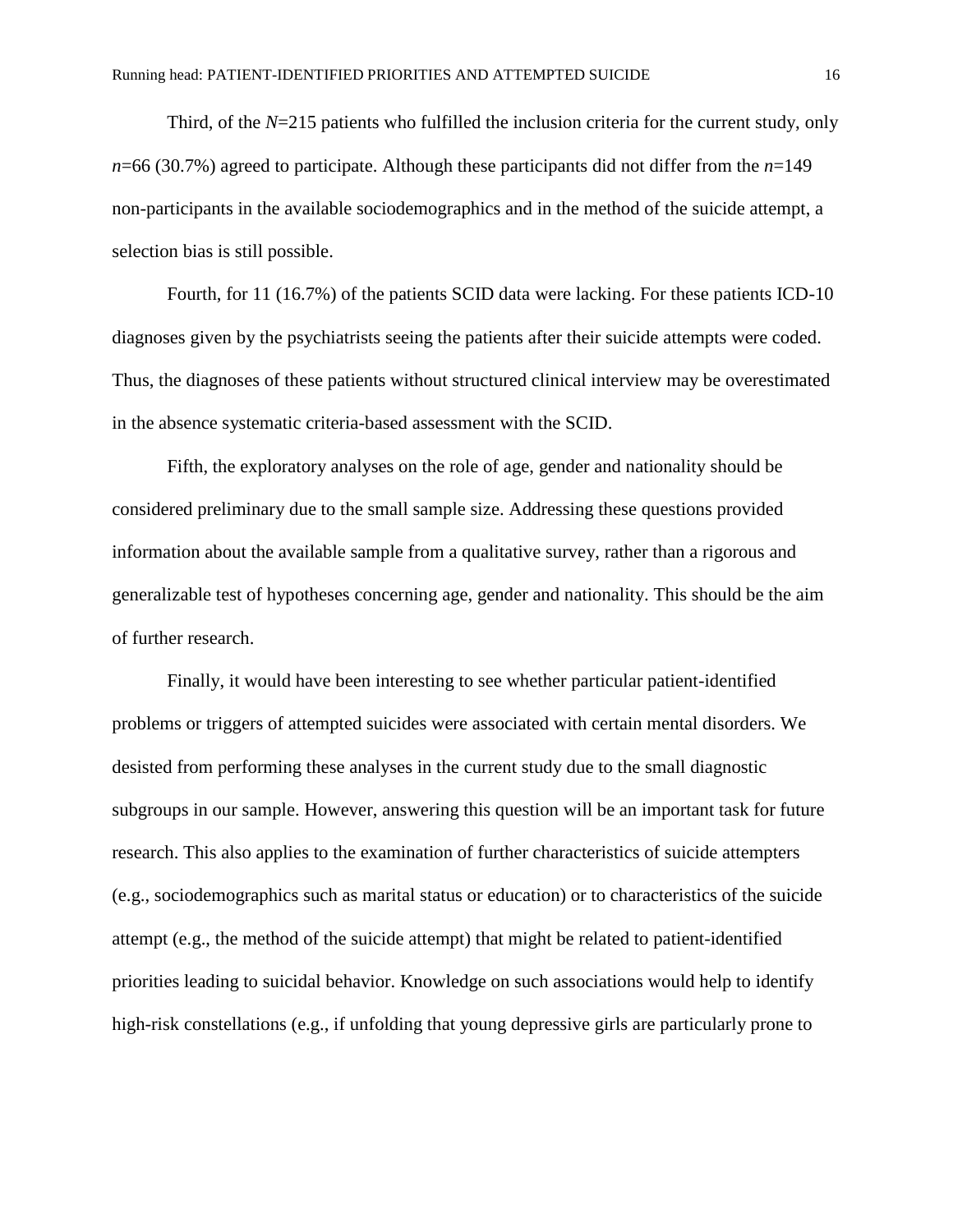suicide attempts in the case of interpersonal conflicts with their parents) and hence to optimally tailor suicide prevention measures to individuals and subpopulations.

# **Conclusions**

The high prevalence of mental disorders among patients in need for medical care after attempted suicides denotes the important role of psychopathology in the development of suicidal behavior. From the patients' point of view, however, there are often interpersonal stressors and problems that magnify underlying psychiatric problems, leading to attempted suicide. Interactions of social, and particularly interpersonal, stressors with psychopathology thus seem to be crucial with regard to the prevention and treatment of suicidal behavior. Overalls, our findings denote the importance of taking into account patient explanations of suicidal behavior to improve the assessment and prevention of suicidal behavior in both clinical and public health settings [\(Flanagan, Davidson, & Strauss, 2007\)](#page-19-8).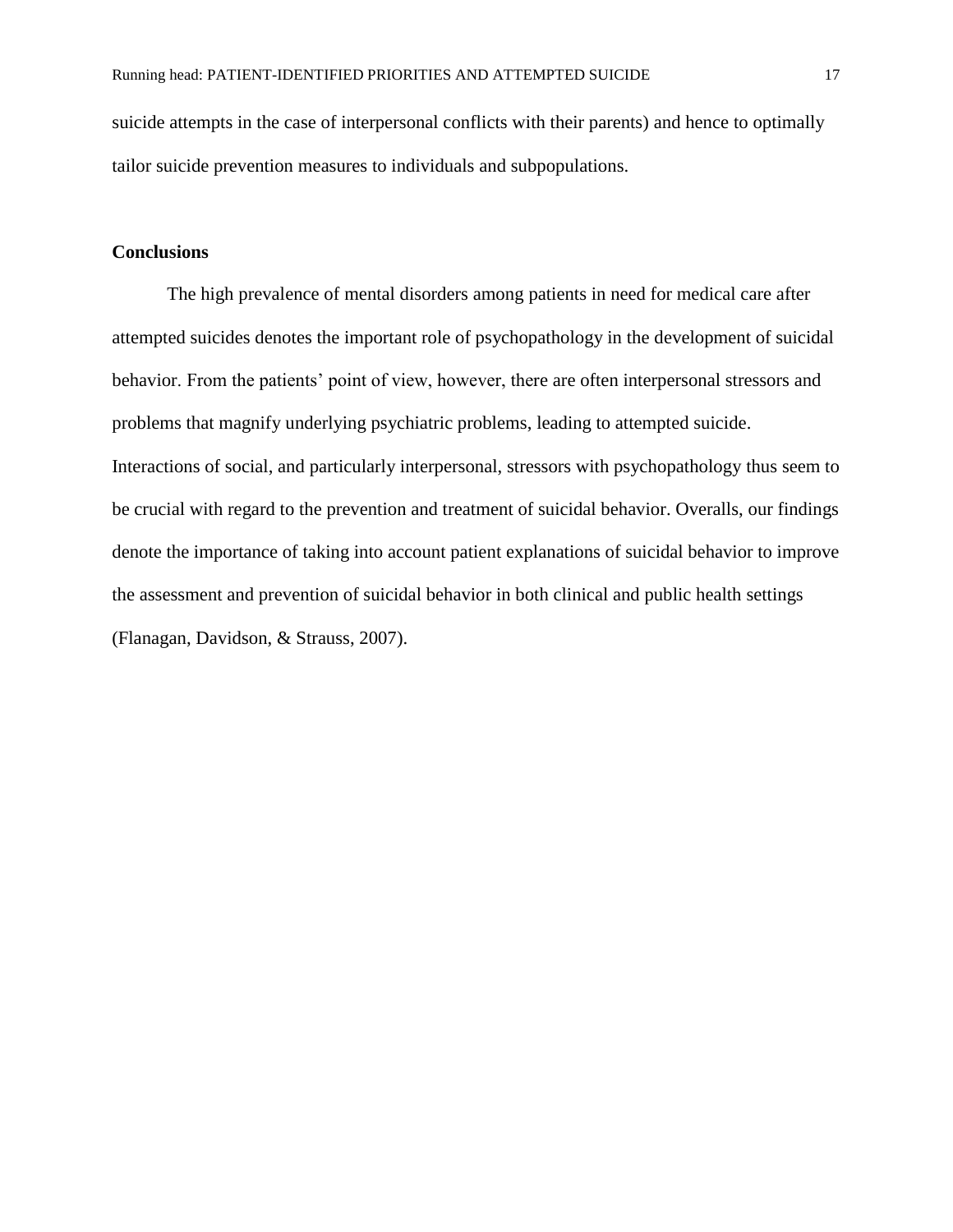# **Conflict of interests**

None.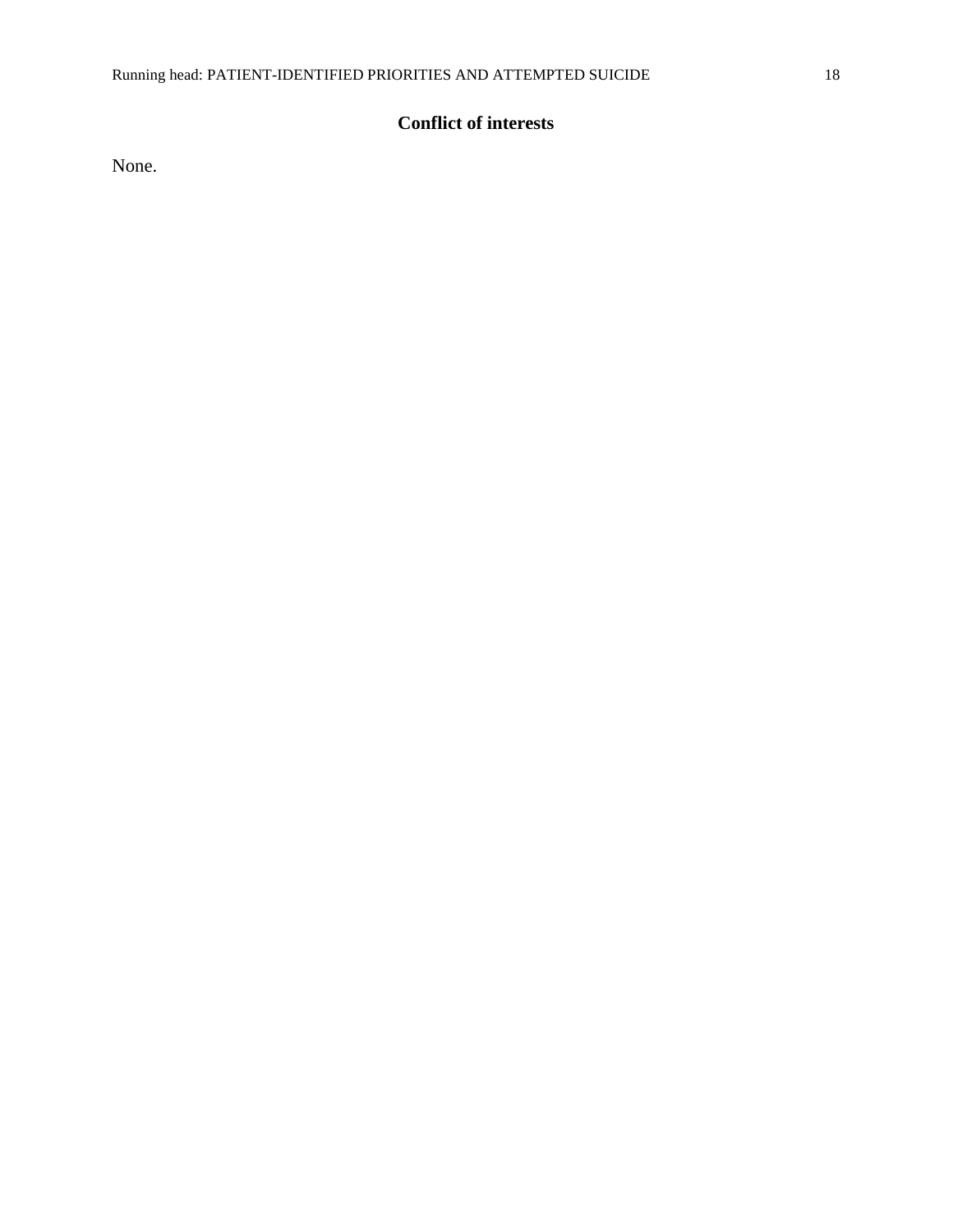#### **References**

- <span id="page-18-6"></span>Beach, S. R., & Kaslow, N. J. (2006). Relational disorders and relational processes in diagnostic practice: introduction to the special section. *Journal of Family Psychology, 20*(3), 353- 355. doi: 10.1037/0893-3200.20.3.353
- <span id="page-18-8"></span>Beach, S. R., Wamboldt, M. Z., Kaslow, N. J., Heyman, R. E., & Reiss, D. (2006). Describing relationship problems in DSM-V: toward better guidance for research and clinical practice. *Journal of Family Psychology, 20*(3), 359-368. doi: 10.1037/0893- 3200.20.3.359
- <span id="page-18-5"></span>Bertolote, J. M. (2004). Suicide prevention: at what level does it work? *World Psychiatry, 3*(3), 147-151.
- <span id="page-18-0"></span>Bertolote, J. M., & Fleischmann, A. (2002a). Suicide and psychiatric diagnosis: a worldwide perspective. *World Psychiatry, 1*(3), 181-185.
- <span id="page-18-1"></span>Bertolote, J. M., & Fleischmann, A. (2002b). Suicide rates in China. *Lancet, 359*(9325), 2274; author reply 2274-2275. doi: 10.1016/S0140-6736(02)09268-1
- <span id="page-18-3"></span>Bertolote, J. M., Fleischmann, A., De Leo, D., & Wasserman, D. (2003). Suicide and mental disorders: do we know enough? *British Journal of Psychiatry, 183*, 382-383.
- <span id="page-18-2"></span>Bertolote, J. M., Fleischmann, A., De Leo, D., & Wasserman, D. (2004). Psychiatric diagnoses and suicide: revisiting the evidence. *Crisis, 25*(4), 147-155.
- <span id="page-18-7"></span>Borrell-Carrio, F., Suchman, A. L., & Epstein, R. M. (2004). The biopsychosocial model 25 years later: principles, practice, and scientific inquiry. *Annals of Family Medicine, 2*(6), 576-582. doi: 10.1370/afm.245
- <span id="page-18-4"></span>Brückner, P., Muheim, F., Berger, P., & Riecher-Rössler, A. (2011). [Characteristics of suicide attempts in immigrants from Turkey in the Canton Basel-Stadt: results from the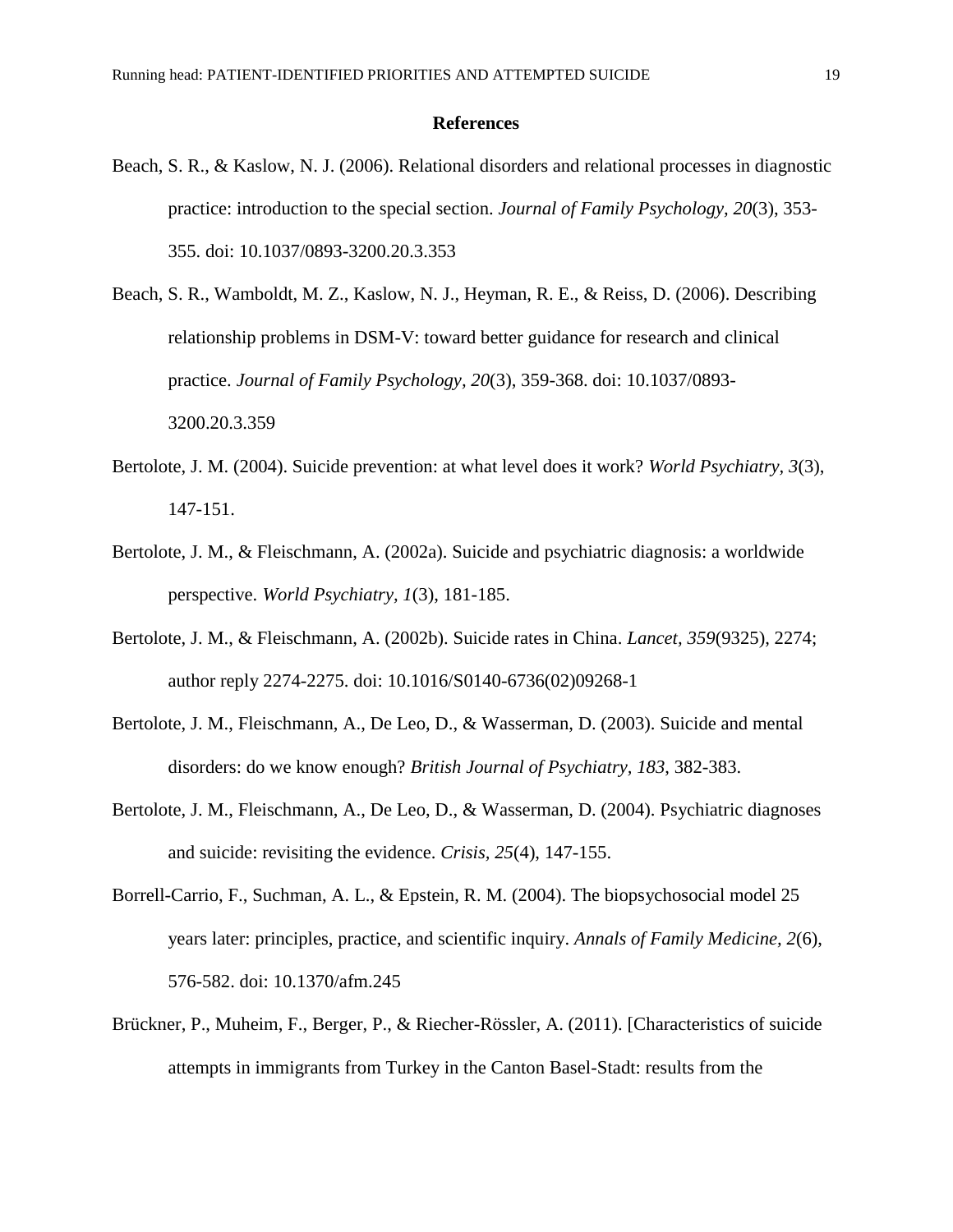WHO/EURO-multicenter study]. *Nervenheilkunde, 7*, 517-522.

- <span id="page-19-2"></span>Canetto, S. S., & Sakinofsky, I. (1998). The gender paradox in suicide. *Suicide and Life-Threatening Behavior, 28*(1), 1-23.
- <span id="page-19-5"></span>Chowdhury, A. N., Sanyal, D., Dutta, S. K., De, R., Banerjee, S., Bhattacharya, K., . . . Weiss, M. G. (2001). Interrater reliability of the EMIC in a pilot study in West Bengal. *International Medical Journal, 8*, 25-29.
- <span id="page-19-0"></span>De Leo, D. (2004). Suicide prevention is far more than a psychiatric business. *World Psychiatry, 3*(3), 155-156.
- <span id="page-19-6"></span>Denton, W. H. (2007). Issues for DSM-V: relational diagnosis: an essential component of biopsychosocial assessment. *American Journal of Psychiatry, 164*(8), 1146-1147. doi: 10.1176/appi.ajp.2007.07010181
- <span id="page-19-1"></span>Eddleston, M., & Phillips, M. R. (2004). Self poisoning with pesticides. *BMJ (Clinical Research Ed.), 328*(7430), 42-44. doi: 10.1136/bmj.328.7430.42
- <span id="page-19-7"></span>First, M. B. (2006). Relational processes in the DSM-V revision process: comment on the special section. *Journal of Family Psychology, 20*(3), 356-358. doi: 10.1037/0893-3200.20.3.356
- <span id="page-19-3"></span>First, M. B., Gibbon, M., Spitzer, R. L., & Williams, J. B. W. (1997). *Structured Clinical Interview for DSM-IV Axis II Personality Disorders (SCID-II)*. Washington, DC: American Psychiatric Association.
- <span id="page-19-4"></span>First, M. B., Spitzer, R. L., Gibbon, M., & Williams, J. B. W. (1997). *Structured Clinical Interview for DSM-IV Axis I Disorders (SCID-I), Clinical Version*. Washington, DC: American Psychiatric Association.
- <span id="page-19-8"></span>Flanagan, E. H., Davidson, L., & Strauss, J. S. (2007). Issues for DSM-V: incorporating patients' subjective experiences. *American Journal of Psychiatry, 164*(3), 391-392. doi: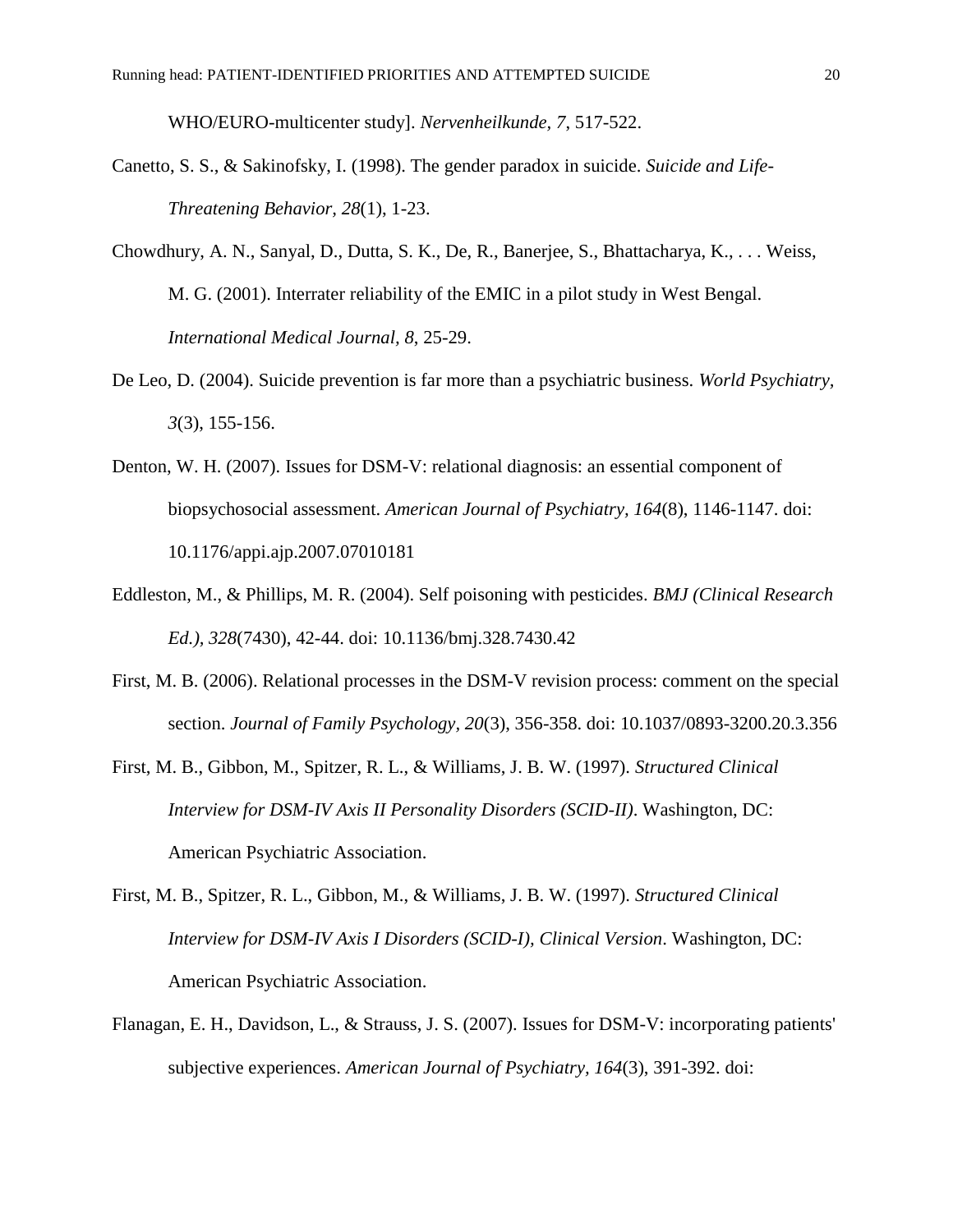10.1176/ajp.2007.164.3.391

- <span id="page-20-6"></span>Gysin-Maillart, A., & Michel, K. (2013). *[Brief therapy after attempted suicide. ASSIP – Attempted Suicide Short Intervention Program]*. Bern: Hans Huber.
- <span id="page-20-2"></span>Hammond, W. R. (2001). Suicide prevention: broadening the field toward a public health approach. *Suicide and Life-Threatening Behavior, 32*(1 Suppl), 1-2.
- <span id="page-20-1"></span>Knox, K. L., Conwell, Y., & Caine, E. D. (2004). If suicide is a public health problem, what are we doing to prevent it? *American Journal of Public Health, 94*(1), 37-45.
- <span id="page-20-8"></span>Lewis, J. M. (1998). For better or worse: interpersonal relationships and individual outcome. *American Journal of Psychiatry, 155*(5), 582-589.
- <span id="page-20-7"></span>Lewis, J. M. (2000). Repairing the bond in important relationships: a dynamic for personality maturation. *American Journal of Psychiatry, 157*(9), 1375-1378.
- <span id="page-20-0"></span>Mann, J. J. (2002). A current perspective of suicide and attempted suicide. *Annals of Internal Medicine, 136*(4), 302-311.
- <span id="page-20-3"></span>Muheim, F., Eichhorn, M., Berger, P., Czernin, S., Stoppe, G., Keck, M., & Riecher-Rössler, A. (2013). Suicide attempts in the county of Basel: results from the WHO/EURO Multicentre Study on Suicidal Behaviour. *Swiss Medical Weekly, 143*, w13759. doi: 10.4414/smw.2013.13759
- <span id="page-20-4"></span>Parkar, S. R., Dawani, V., & Weiss, M. G. (2006). Clinical diagnostic and sociocultural dimensions of deliberate self-harm in Mumbai, India. *Suicide and Life-Threatening Behavior, 36*(2), 223-238. doi: 10.1521/suli.2006.36.2.223
- <span id="page-20-5"></span>Parkar, S. R., Dawani, V., & Weiss, M. G. (2008). Gender, suicide, and the sociocultural context of deliberate self-harm in an urban general hospital in Mumbai, India. *Culture, Medicine and Psychiatry, 32*(4), 492-515. doi: 10.1007/s11013-008-9109-z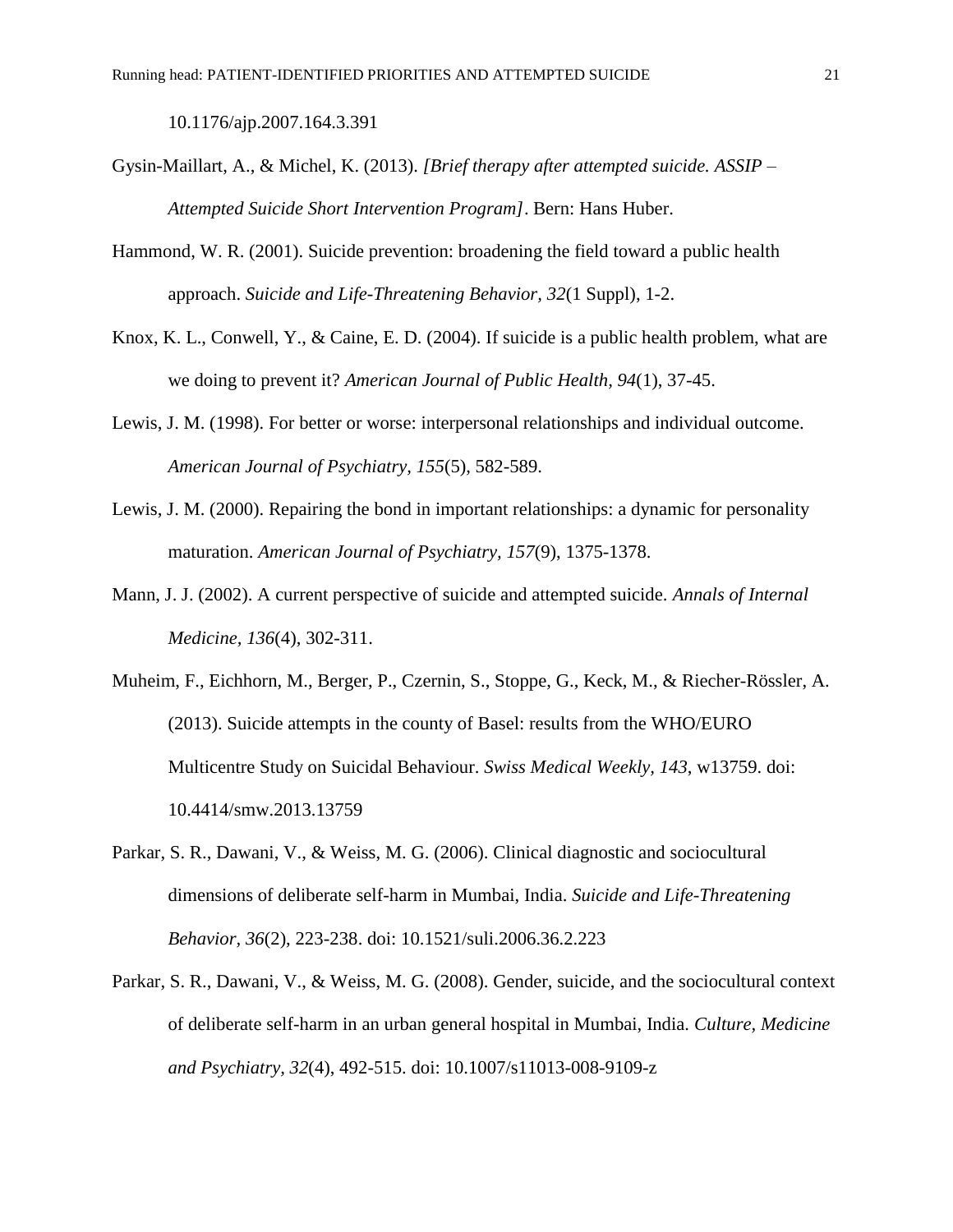- <span id="page-21-2"></span>Parkar, S. R., Nagarsekar, B. B., & Weiss, M. G. (2012). Explaining suicide: identifying common themes and diverse perspectives in an urban Mumbai slum. *Social Science & Medicine, 75*(11), 2037-2046. doi: 10.1016/j.socscimed.2012.07.002
- <span id="page-21-3"></span>Phillips, M. R., Yang, G., Zhang, Y., Wang, L., Ji, H., & Zhou, M. (2002). Risk factors for suicide in China: a national case-control psychological autopsy study. *Lancet, 360*(9347), 1728-1736. doi: 10.1016/S0140-6736(02)11681-3
- <span id="page-21-4"></span>Platt, S., Bille-Brahe, U., Kerkhof, A., Schmidtke, A., Bjerke, T., Crepet, P., . . . et al. (1992). Parasuicide in Europe: the WHO/EURO multicentre study on parasuicide. I. Introduction and preliminary analysis for 1989. *Acta Psychiatrica Scandinavica, 85*(2), 97-104.
- <span id="page-21-6"></span>Pompili, M., Belvederi Murri, M., Patti, S., Innamorati, M., Lester, D., Girardi, P., & Amore, M. (2016). The communication of suicidal intentions: a meta-analysis. *Psychological Medicine, 46*, 2239-2253.
- <span id="page-21-0"></span>Silverman, M. M., Berman, A. L., Sanddal, N. D., O'Carroll, P. W., & Joiner Jr., T. E. (2007a). Rebuilding the Tower of Babel: A revised nomenclature for the study of suicide and suicidal behaviors Part 1: Background, rationale, and methodology. *Suicide and Life-Threatening Behavior, 37*(3), 248-263.
- <span id="page-21-1"></span>Silverman, M. M., Berman, A. L., Sanddal, N. D., O'Carroll, P. W., & Joiner Jr., T. E. (2007b). Rebuilding the Tower of Babel: A revised nomenclature for the study of suicide and suicidal behaviors Part 2: Suicide-Related ideations, communications, and behaviors. *Suicide and Life-Threatening Behavior, 37*(3), 264-277.
- <span id="page-21-5"></span>Simon, O. R., Swann, A. C., Powell, K. E., Potter, L. B., Kresnow, M. J., & O'Carroll, P. W. (2001). Characteristics of impulsive suicide attempts and attempters. *Suicide and Life-Threatening Behavior, 32*(1 Suppl), 49-59.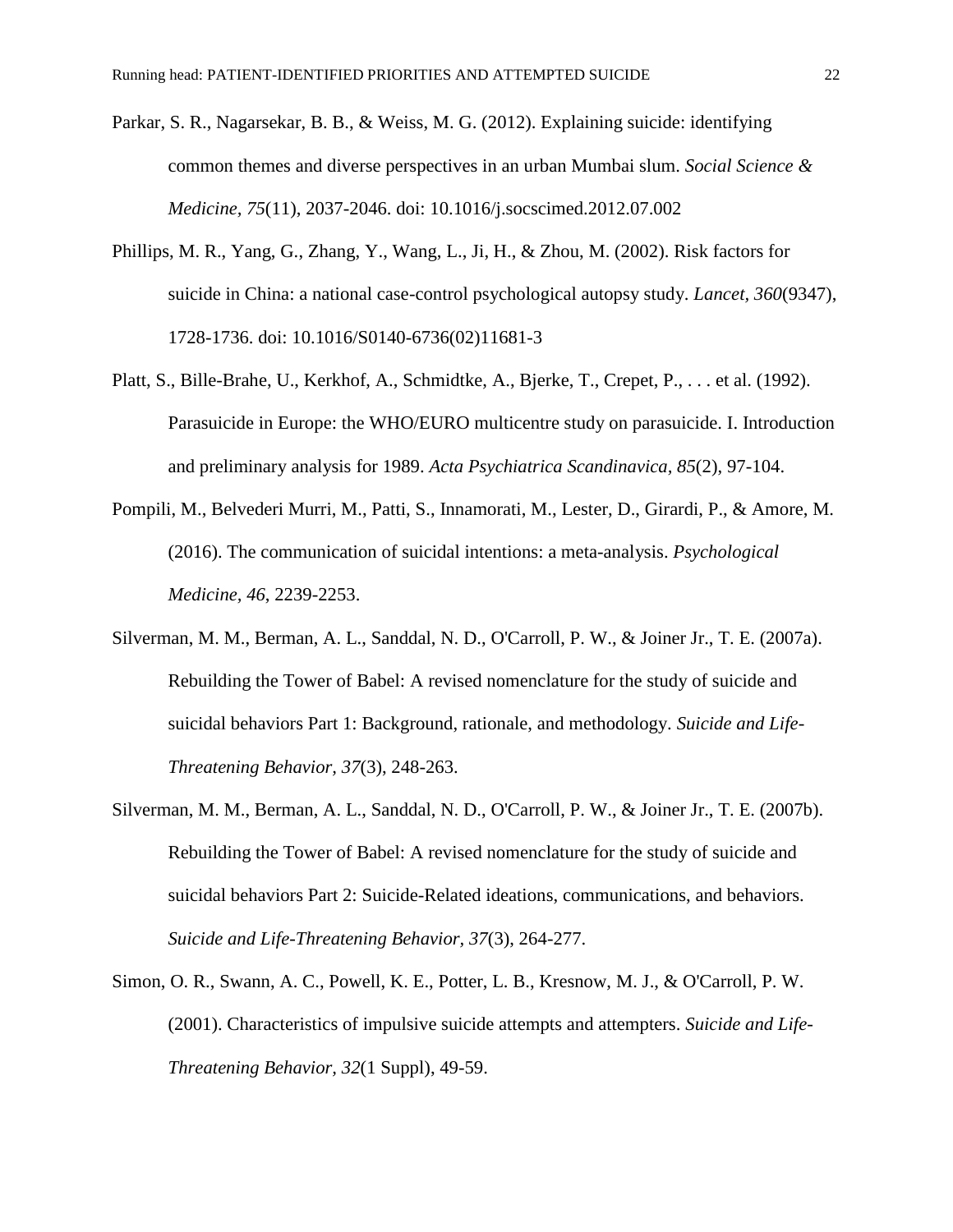<span id="page-22-8"></span>SPSS Inc. (2009). PASW Statistics for Windows, Version 18.0. Chicago, IL: SPSS Inc.

- <span id="page-22-9"></span>Trepal, H. C. (2010). Exploring self-injury through a relational cultural lens. *Journal of Counseling & Development, 88*(4), 492-499.
- <span id="page-22-3"></span>U.S. Department of Health and Human Services. (2001). *Mental health: culture, race, and ethnicity—a supplement to mental health: a report of the surgeon general*. Rockville, MD: U.S. Department of Health and Human Services, Substance Abuse and Mental Health Services Administration, Center for Mental Health Services.
- <span id="page-22-7"></span>Weiss, M. G. (1997). Explanatory Model Interview Catalogue: framework for comparative study of illness experience. *Transcultural Psychiatry, 34*(2), 235-263.
- <span id="page-22-6"></span>Weissman, M. M., Bland, R. C., Canino, G. J., Greenwald, S., Hwu, H. G., Joyce, P. R., . . . Yeh, E. K. (1999). Prevalence of suicide ideation and suicide attempts in nine countries. *Psychological Medicine, 29*(1), 9-17.
- <span id="page-22-0"></span>Welch, S. S. (2001). A review of the literature on the epidemiology of parasuicide in the general population. *Psychiatric Services, 52*(3), 368-375.
- <span id="page-22-2"></span>World Health Organization. (2014a). Disease burden. 2014, from [http://www.who.int/healthinfo/global\\_burden\\_disease/estimates/en/index2.html](http://www.who.int/healthinfo/global_burden_disease/estimates/en/index2.html)
- <span id="page-22-1"></span>World Health Organization. (2014b). Preventing suicide: A global imperative. 2015, from [http://www.who.int/mental\\_health/suicide-prevention/world\\_report\\_2014/en/](http://www.who.int/mental_health/suicide-prevention/world_report_2014/en/)
- <span id="page-22-4"></span>Yilmaz, T. A., & Riecher-Rössler, A. (2008). [Suicide attempts among first and second generation immigrants]. *Neuropsychiatrie, 22*(4), 261-267.
- <span id="page-22-5"></span>Yilmaz, T. A., & Riecher-Rössler, A. (2012). Attempted suicide in immigrants from Turkey: a comparison with Swiss suicide attempters. *Psychopathology, 45*, 366-373.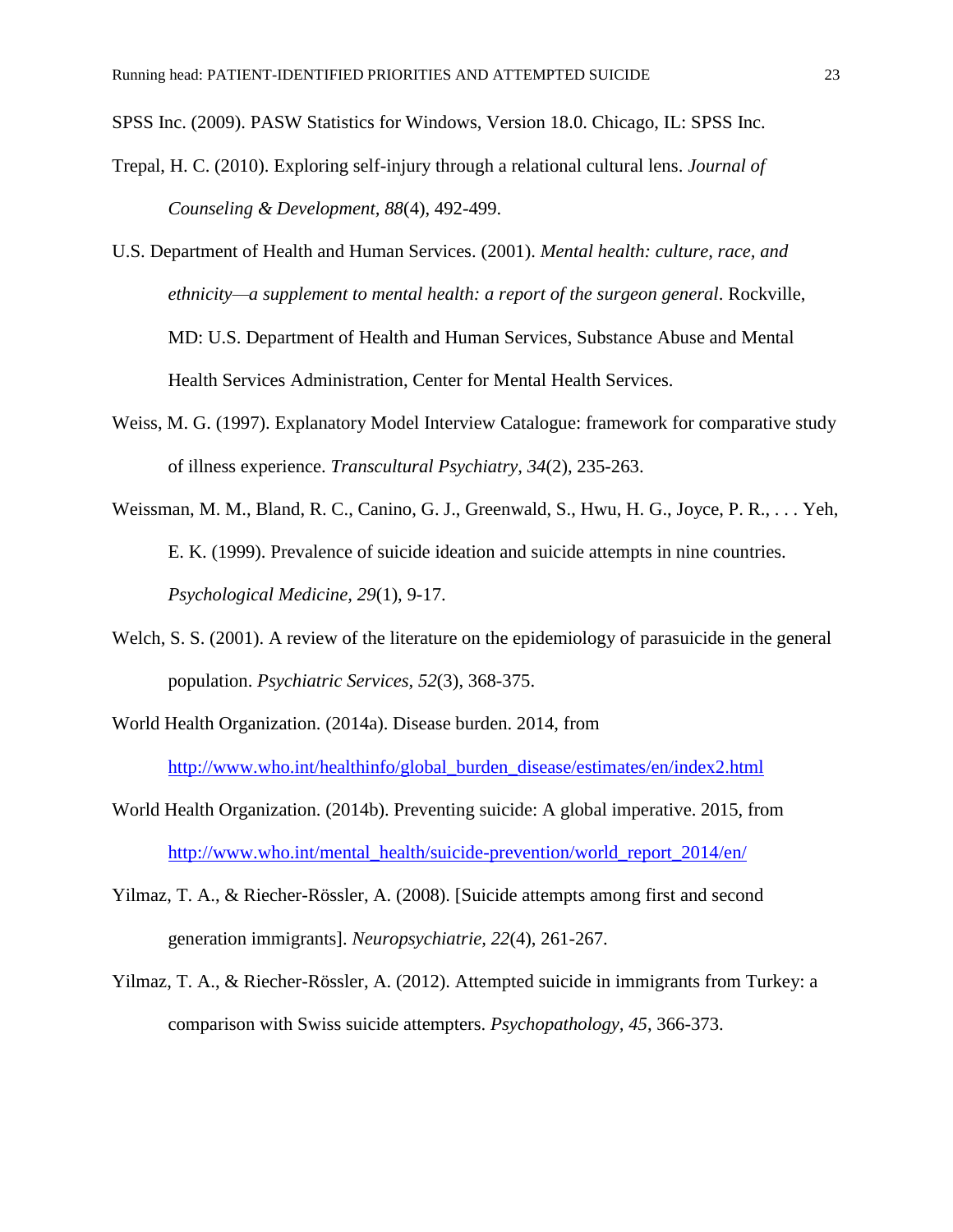# Table 1 Sample characteristics.

| <b>Characteristic</b>                                                                                                                                                                                   | <b>Total</b><br>sample<br>$(n=215)$                                                           | <b>Non-participants</b><br>$(n=149)$                                               | <b>Participants</b><br>$(n=66)$                                             | p    |
|---------------------------------------------------------------------------------------------------------------------------------------------------------------------------------------------------------|-----------------------------------------------------------------------------------------------|------------------------------------------------------------------------------------|-----------------------------------------------------------------------------|------|
| Age (in years); $M(SD)^T$                                                                                                                                                                               | 40.1 (17.1)                                                                                   | 41.4 (17.8)                                                                        | 37.0 (14.5)                                                                 | .135 |
| Sex; $n\frac{9}{6}$ <sup>2</sup><br>Male<br>Female                                                                                                                                                      | 64 (31.4)<br>140 (68.6)                                                                       | 48 (32.9)<br>98 (67.1)                                                             | 16(27.6)<br>42 (72.4)                                                       | .463 |
| Marital status; $n\left(\frac{9}{6}\right)^3$<br>Single<br>Married<br>Divorced or separated<br>Widowed                                                                                                  | 100 (50.3)<br>53 (26.6)<br>38 (19.1)<br>8(4.0)                                                | 60 (44.8)<br>39(29.1)<br>28 (20.9)<br>7(5.2)                                       | 40 (61.5)<br>14(21.5)<br>10(15.4)<br>1(1.5)                                 | .158 |
| Cohabitation; $n$ (%) <sup>4</sup><br>Yes<br><b>No</b>                                                                                                                                                  | 91 (54.5)<br>76 (45.5)                                                                        | 63 (54.8)<br>52 (45.2)                                                             | 28 (53.8)<br>24 (46.2)                                                      | .910 |
| Citizenship; $n$ (%) <sup>5</sup><br><b>Swiss</b><br>Other                                                                                                                                              | 137 (67.5)<br>66 (32.5)                                                                       | 94 (67.1)<br>46 (32.9)                                                             | 43 (68.3)<br>20(31.7)                                                       | .876 |
| Employment status;<br>$n\frac{9}{6}$ <sup>6</sup><br>Employed<br>Homemaker<br>Education<br>Unemployed<br><b>Disability benefits</b><br>Old age pension<br>Other                                         | 50 (28.7)<br>12(6.9)<br>23(13.2)<br>27 (15.5)<br>41 (23.6)<br>10(5.7)<br>11(6.3)              | 31(25.6)<br>9(7.4)<br>13(10.7)<br>18 (14.9)<br>33(27.3)<br>8(6.6)<br>9(7.4)        | 19 (35.8)<br>3(5.7)<br>10 (18.9)<br>9(17.0)<br>8(15.1)<br>2(3.8)<br>2(3.8)  | .337 |
| Method of attempted<br>suicide; $n\left(\frac{9}{6}\right)^1$<br>Intoxication<br>Hanging<br>Drowning<br><b>Firearms</b><br><b>Burning</b><br>Cutting<br>Jumping from heights<br>Railway<br>Car accident | 160 (77.7)<br>8(3.9)<br>3(1.5)<br>1(0.5)<br>5(2.4)<br>24 (11.7)<br>2(1.0)<br>2(1.0)<br>1(0.5) | 116 (77.9)<br>5(3.4)<br>3(2.0)<br>0<br>4(2.7)<br>17(11.4)<br>2(1.3)<br>2(1.3)<br>0 | 44 (77.2)<br>3(5.3)<br>0<br>1(1.8)<br>1(1.8)<br>7(12.3)<br>0<br>0<br>1(1.8) | .528 |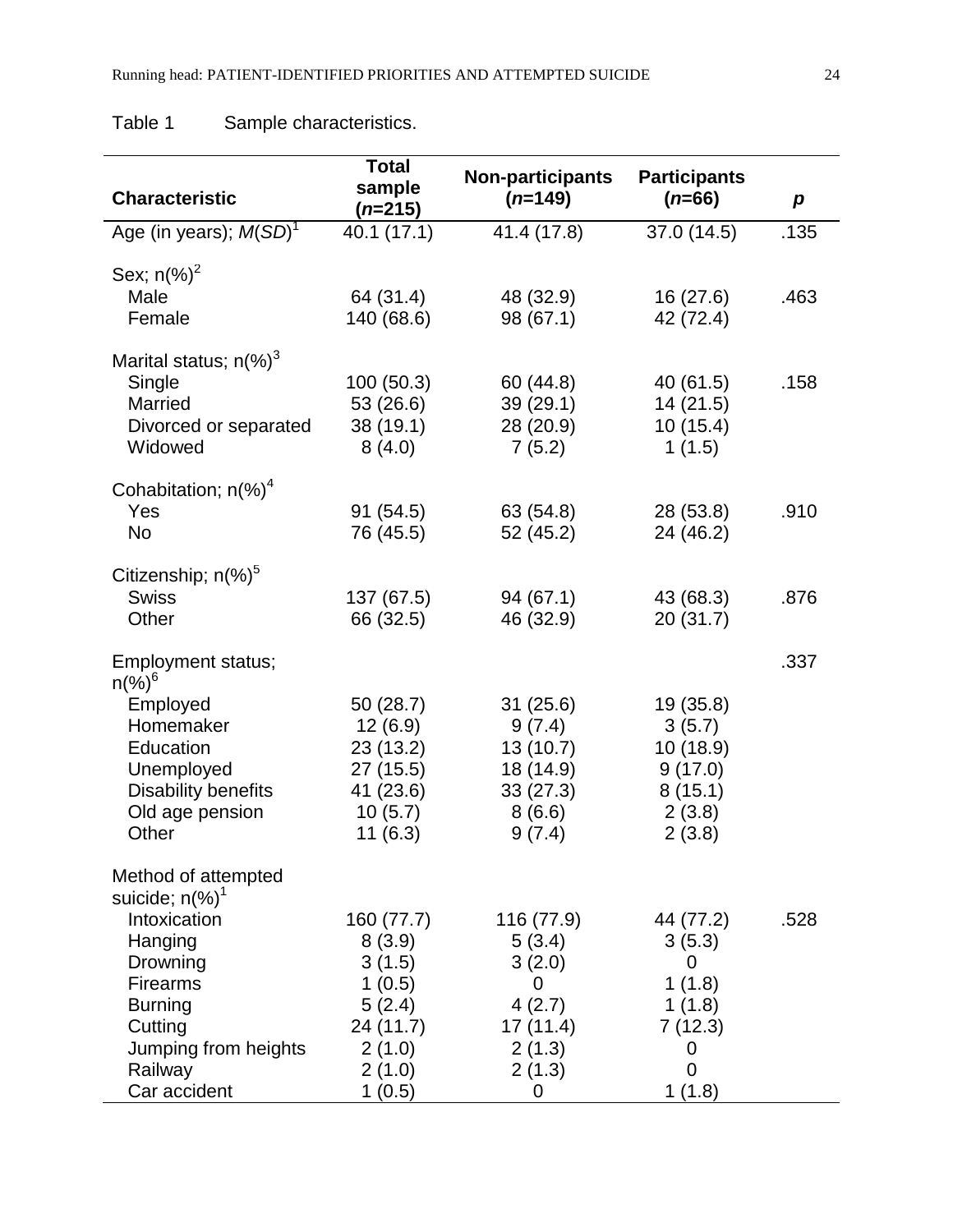- 
- 
- 
- $\frac{1}{2}$  n=9 patients with missing data<br>  $\frac{2}{2}$  n=11 patients with missing data<br>  $\frac{3}{2}$  n=16 patients with missing data<br>  $\frac{4}{2}$  n=48 patients with missing data<br>  $\frac{5}{2}$  n=12 patients with missing data<br>  $\frac{6}{2$
- 
-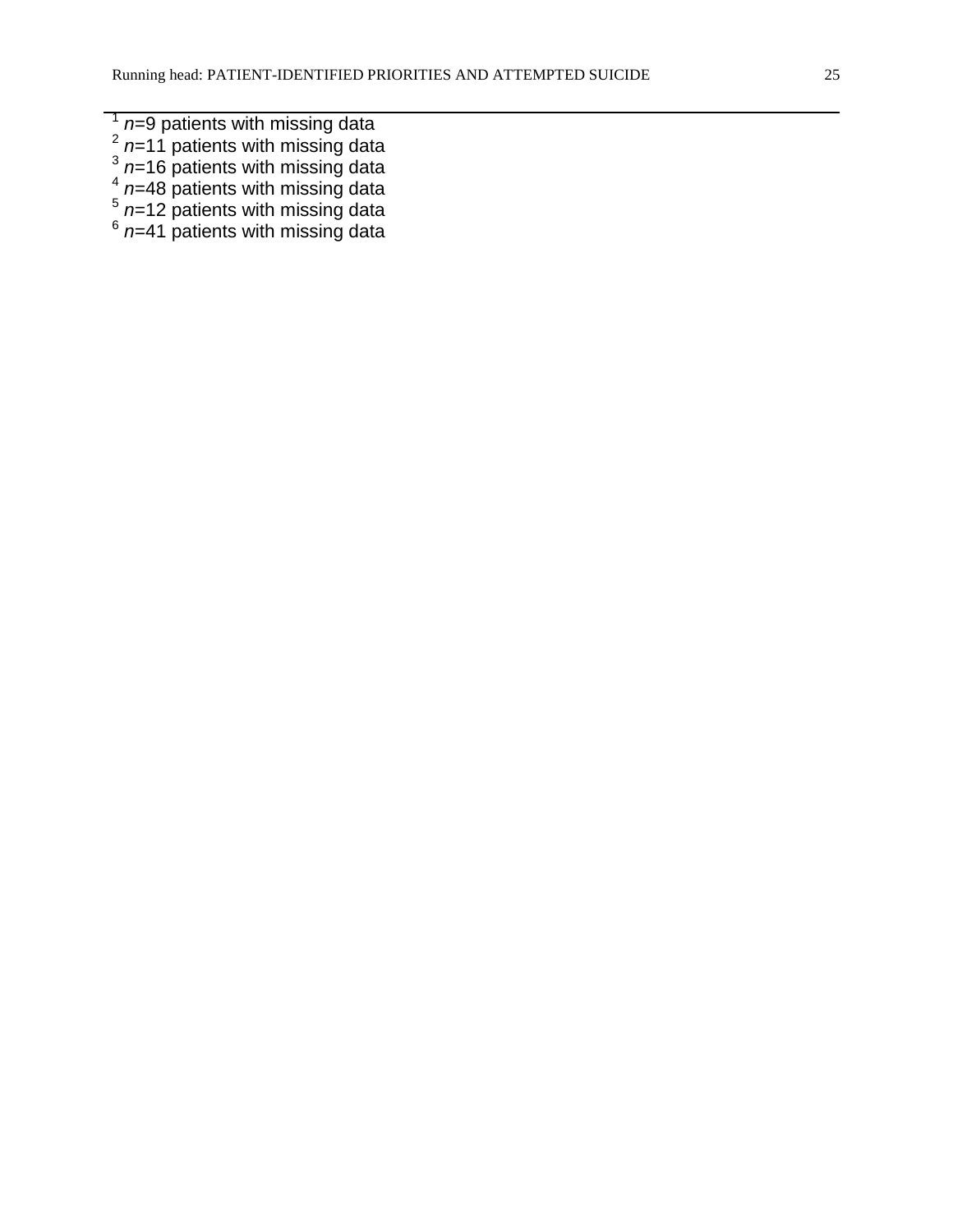# Table 2 Diagnoses (DSM-IV)(*n*=66).

| <b>Diagnosis</b>                         | n              | %    |
|------------------------------------------|----------------|------|
| Axis I: Main diagnosis                   |                |      |
| Depressive disorder                      | 35             | 53.0 |
| <b>Bipolar disorder</b>                  | 5              | 7.6  |
| Schizophrenia / schizoaffective disorder | 5              | 7.6  |
| Psychotic disorder                       | 1              | 1.5  |
| Substance use disorder                   | 6              | 9.1  |
| Anxiety disorder                         | 4              | 6.1  |
| Obsessive-compulsive disorder            | 1              | 1.5  |
| Adjustment disorder                      | $\overline{2}$ | 3.0  |
| <b>PTSD</b>                              | 1              | 1.5  |
| Dementia                                 | 1              | 1.5  |
| No disorder                              | 5              | 7.6  |
| Axis II                                  |                |      |
| Histrionic personality disorder          | 1              | 1.5  |
| Dependent personality disorder           | 1              | 1.5  |
| Narcisstic personality disorder          | 1              | 1.5  |
| Borderline personality disorder          | 15             | 22.7 |
| No personality disorder                  | 48             | 72.7 |